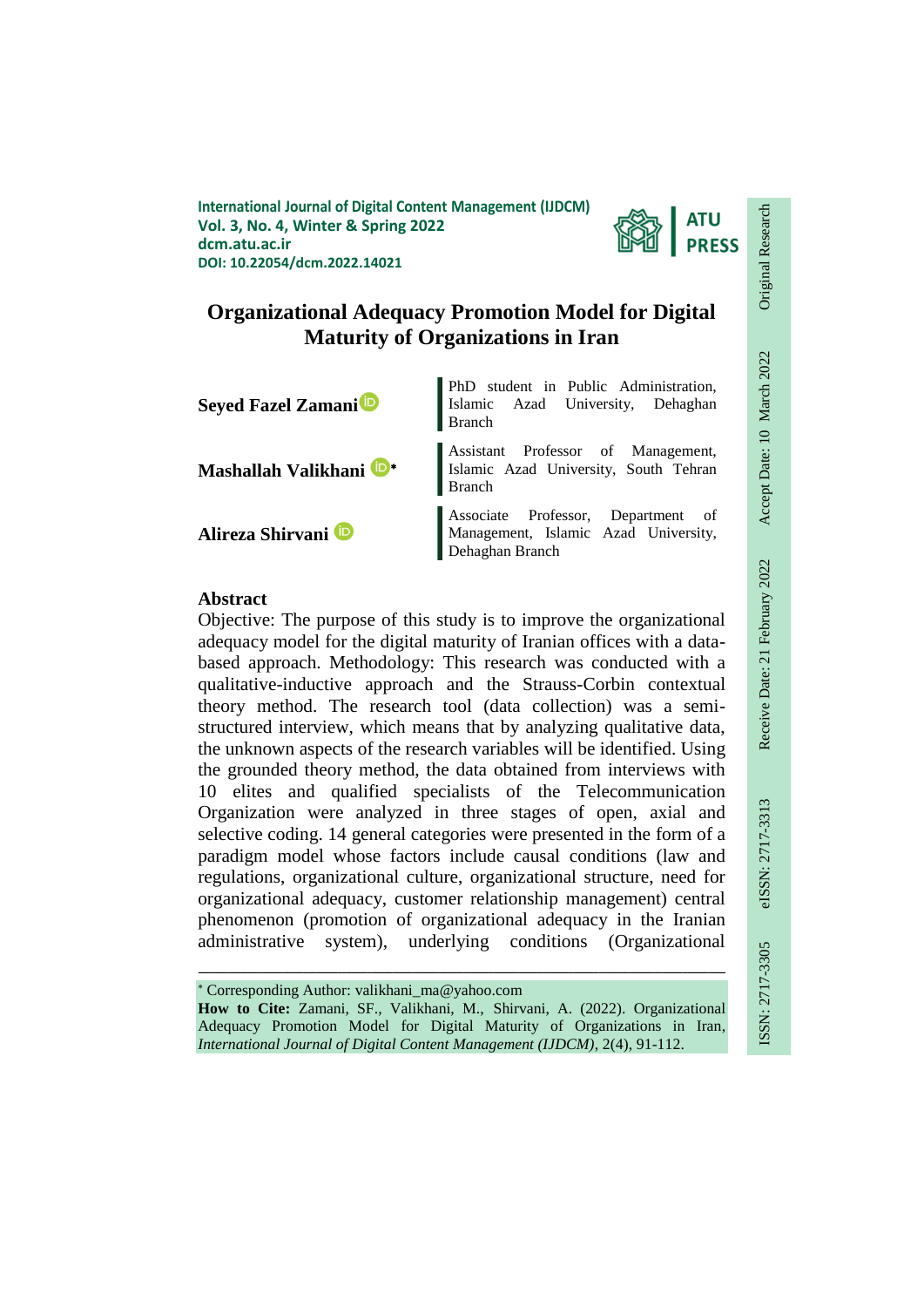development method), intervening conditions (effectiveness of human resources, organizational principles, and criteria, organizational adequacy thinking) and strategies (growth and development of administrative culture, development of basic criteria of organizational adequacy, organizational excellence strategy) and consequences (achievement of organizational goals, achievement of master goals Reference). Human resources are the most valuable factor of production and most important capital and main source of competitive advantage and the creation of basic capabilities and real estate wealth in the areas of talent recognition, monitoring of any organization is considered, so it is necessary to improve the performance capital. Telecommunication organization with knowledge developments can continuously improve organizational adequacy to achieve digital maturity.

**Keywords:** Organizational Adequacy, Inadequacy, Organizational Knowledge, Competence of Managers.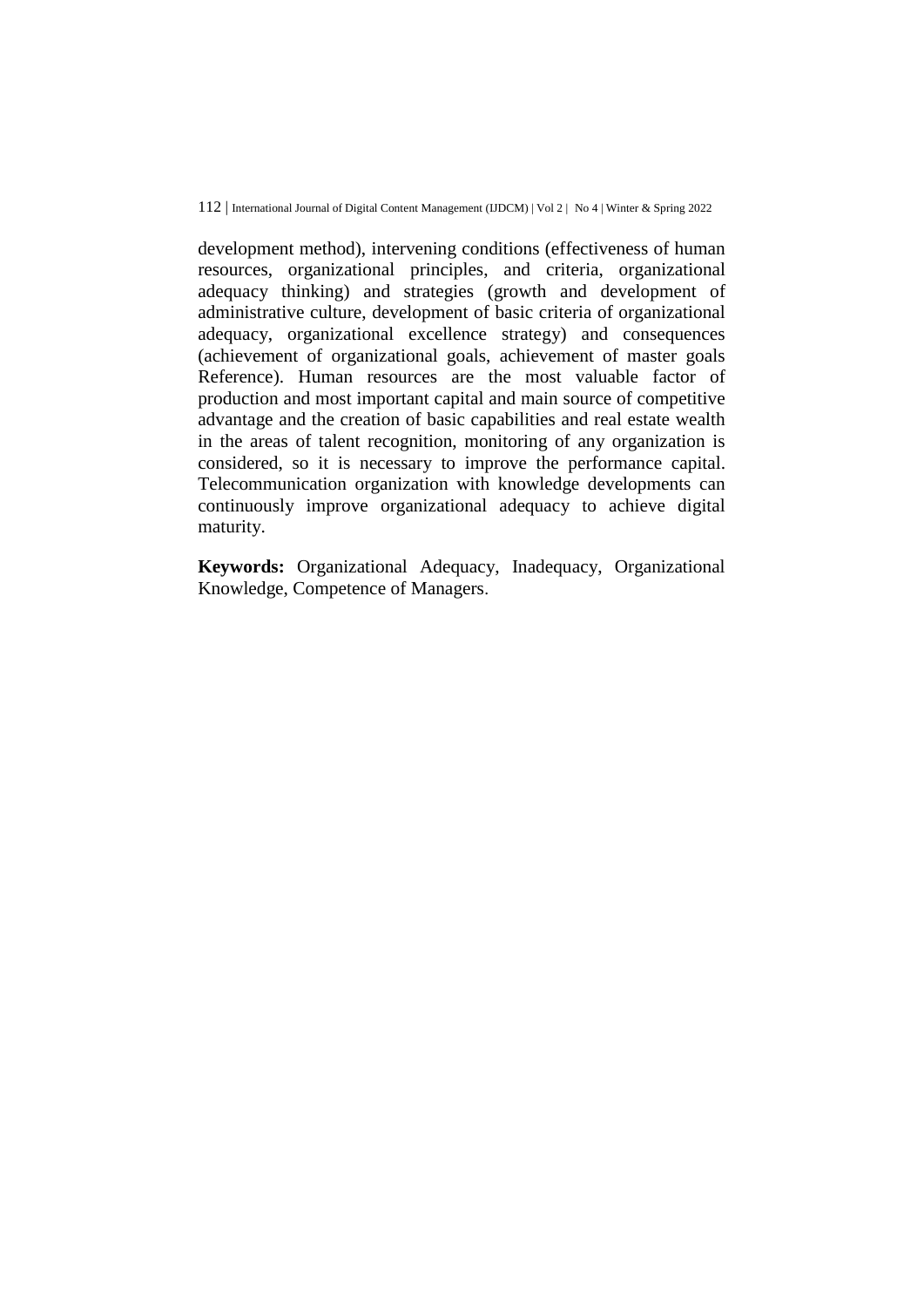## **Introduction**

The process of social transformation and the advancement of information technology have brought about many changes in human life while creating new opportunities for civic political participation in contemporary societies has influenced the traditional concept of government (Malodia et al., 2021). Human capital has a major role in the development of societies and is the most important infrastructure of any organization (Ferreira et al., 2021). Man as the main element of management can bring development about or act as a great obstacle to development. Organizational adequacy is a general structure that refers to how organizational operations are performed (Hirudayaraj & Matić, 2021). In recent years, many concepts of the humanities have changed under the influence of information and communication technology, and the concept of digital governance as a crossdisciplinary concept such as law, political sciences, management, and sociology is semantic. It differs from its classical perception and focuses on components such as the maturity and adequacy of individuals (Samsor, 2021).

One of the ways to increase organizational adequacy is to create a learning and knowledge environment (Hofman & Tadelis, 2019). Organizations need continuous improvement to survive and thrive in today's competitive world (Pluchino et al., 2010). Adequacy refers to how tasks are performed, activities, and their results. Among the various human resources of organizations, the role of managers is prominent and necessary and it is emphasized that management is necessary to manage all types of organizations and good management is the backbone of successful organizations (Uddin Ahmed, 2019). The world today is surrounded by technology and digital developments; Simply information technology is the most important asset of modern life; But how important is digital transformation management and alignment in organizational adequacy? (Twizeyimana et al., 2019). Most organizations believe that the importance of digital transformation for productivity and productivity is crucial for human societies, and especially organizations, to manage their knowledge effectively (Kulichyova et al., 2021); Therefore, increasing the capacity to accept and align people with digital change, leads to the development and promotion of organizational competence (Hermanto, 2021). Each organization or department has a specific hierarchy in its administrative structure based on which the growth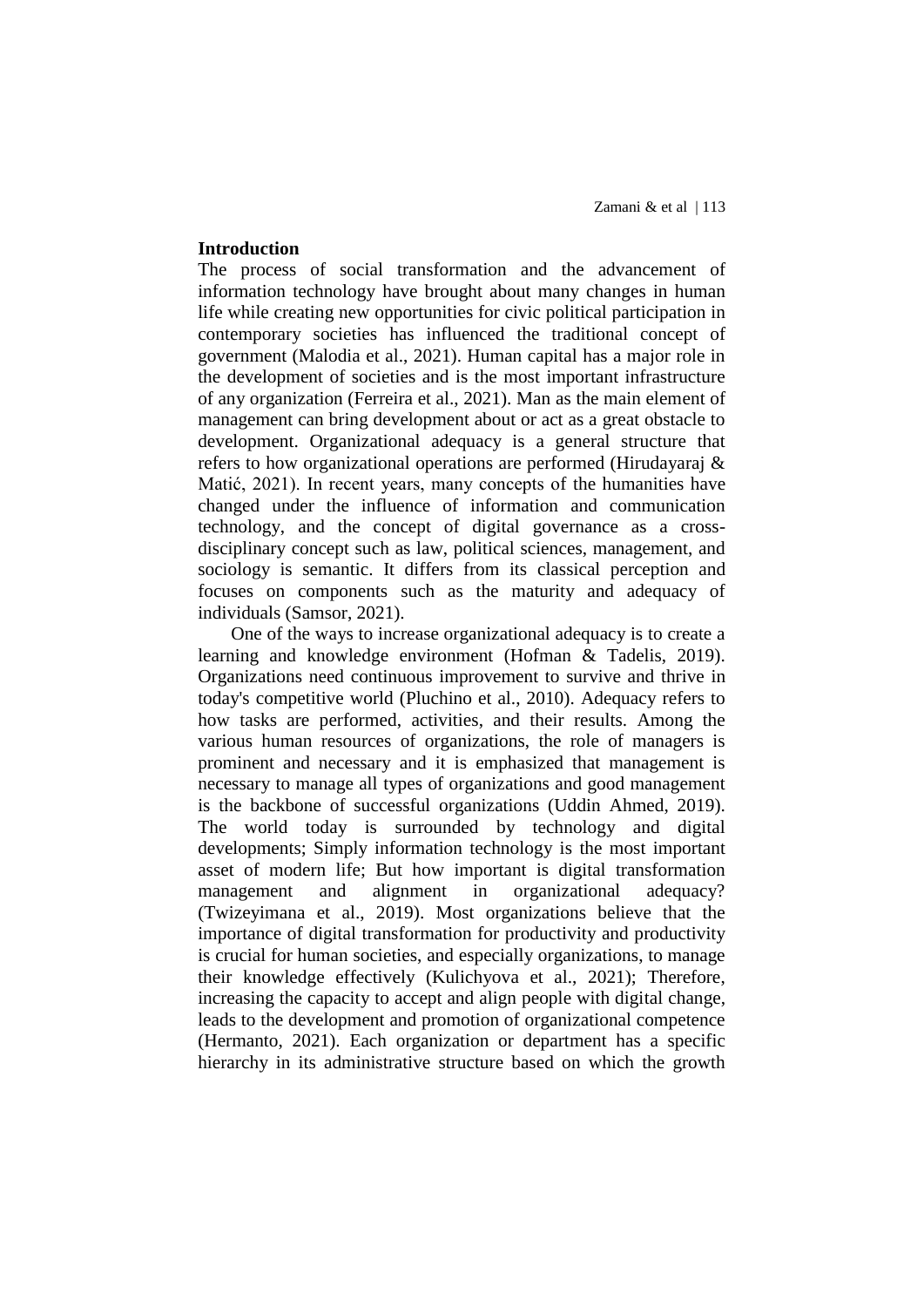rate of employees is defined and determined. Job promotion is not only a reward for the positive performance of employees but also a way to give employees the opportunity to take on new responsibilities (Acosta, 2010). According to the principle of inadequacy in organizations, people who are not qualified for their jobs are often dealt with, and this is a complication that affects most organizations (Benson et al., 2019).

The author of this principle, Lawrence Peter, mentions several cases in which an employee has been assigned to a higher job during his or her service and has stopped in the same job when he or she becomes incompetent. Thus, Peter believes that in the hierarchy of organizations, all employees are eager to reach the level of inadequacy, and the science of hierarchy must examine and investigate this lesion. Today, all organizations use hierarchies and must be aware of their effects, the principle of Peter gives them this knowledge (Hoffman et al., 2019); So there are many reasons why individuals and organizations decide to promote their personality alongside leadership competencies and organizational practices, such as selecting candidates for employment. Research has highlighted the importance of personality development for individual well-being, both personally and professionally. Therefore, it is not only beneficial for organizations but also beneficial to individuals within the organization (Crossan et al., 2020). Describes the competency of the knowledge base and the performance standards required to complete a job or position, because competency plays a very important role in getting a job done. These tasks intersect with the need to develop the overall level of efficiency of government administration and improve the level of competence of employees in government services (Altukhova et al., 2018). The higher a person's level of competence, the easier it is to accept and develop knowledge, technology, and innovation at work to increase productivity (Hermanto, 2021). Organizational adequacy has been of interest to both academic researchers and executives for decades because the result is the use of tangible and intangible resources in organizations, although intangible resources are more important to organizations (Mitsakis, 2020). According to this definition, sufficiency should be divided into two parts: 1) efficiency that describes how the organization uses resources in the production of services or products, ie the relationship between the actual and desired composition of inputs to produce certain outputs; And 2)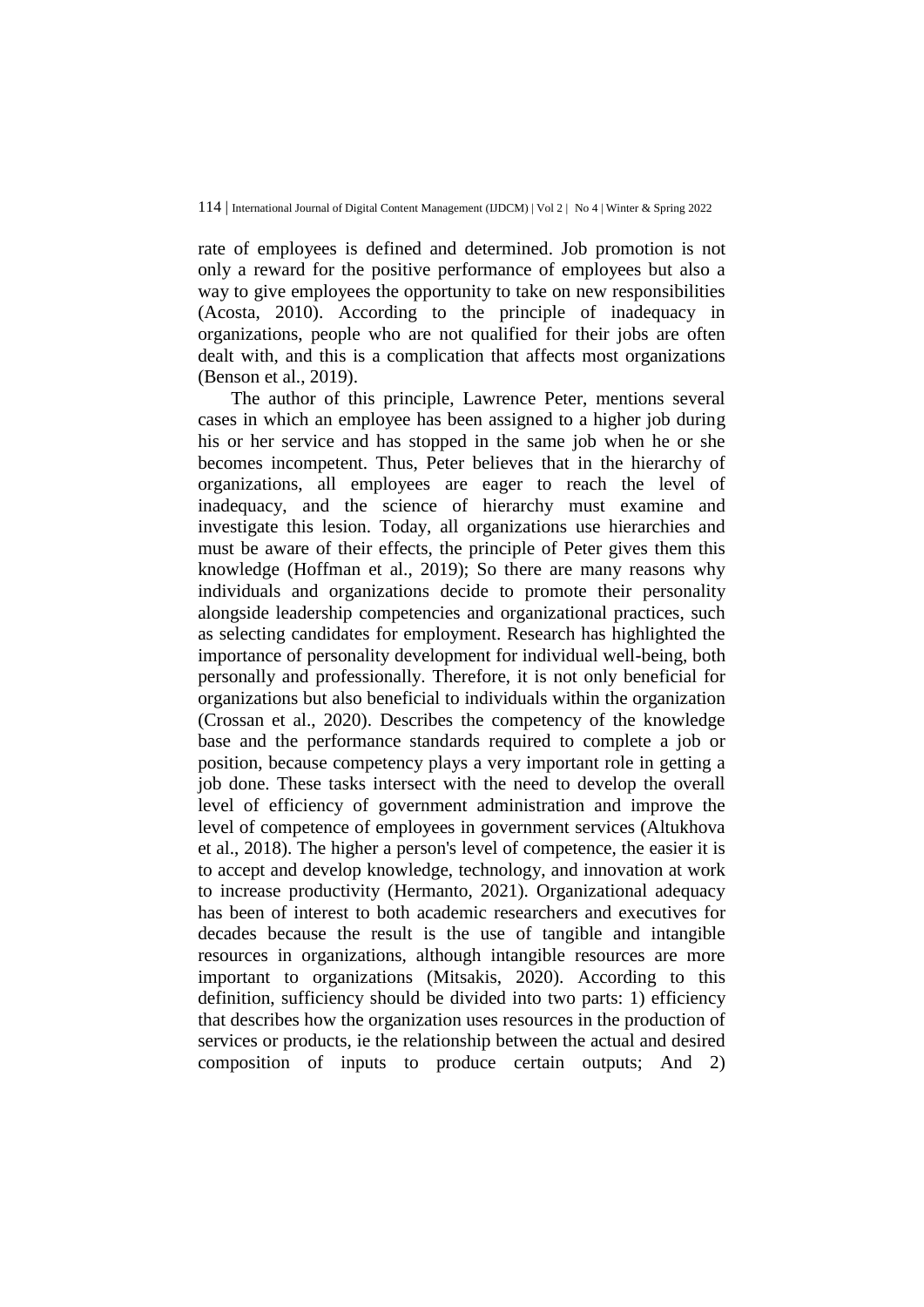effectiveness, which describes the degree to which organizational goals are achieved (Rynolds et al., 2014). These goals are usually explained in terms of appropriateness (degree of compliance of outputs with customer needs), availability (aspects such as frequency, presentation between priority groups, and physical distance), and quality (degree of achievement of required standards) (Zhao et al., 2014).

Peter's principle (Peter & Hall, 1969; Fairburn and Malcomson, 2001; Lazear, 2004) states that all members of a hierarchical organization are promoted to the highest level of incompetence. When this happens, the career progress stops and the employee stays in the role he or she can play effectively. This inadequacy has devastating effects within the organization and ultimately affects productivity and consequently income (Feta et al., 2012).

On the other hand, organizations should define and explain the competencies required for jobs, especially important jobs such as their management, before taking any action to manage human resources. Today, competencies are considered as measurable models for the skills, abilities, behaviors, and other characteristics that distinguish the high and low performance of organizations (Fanget al., 2016). Competencies refer to perceptible behaviors that are formed based on knowledge, skills, abilities, and other personal characteristics and a person must have them to perform his role successfully (Sadri Ayoubi, 2021). Providing a model for improving organizational competence in the Iranian administrative system can be a very important step in creating a database of organizations, current, and future managers, succession breeding, talent management, capacity building, and decision-making process in providing a model for improving organizational competence with a special approach to meritocracy in the administrative system. Iran (Ahmadi et al., 2021). Competencies are necessary to achieve the competitive advantage of the organization and in order to create a framework for the management level, a managerial competency model can guide the vital process of human resource management recruitment, performance appraisal, training, and development (Shun & Wang, 2020). The competencies approach will be useful in motivating employees to develop their skillset (Wirtz et al., 2018). This approach can be used in different work situations and prepare people for organizational change (Kansal & Singhal, 2018). On the other hand, the requirements of managerial jobs are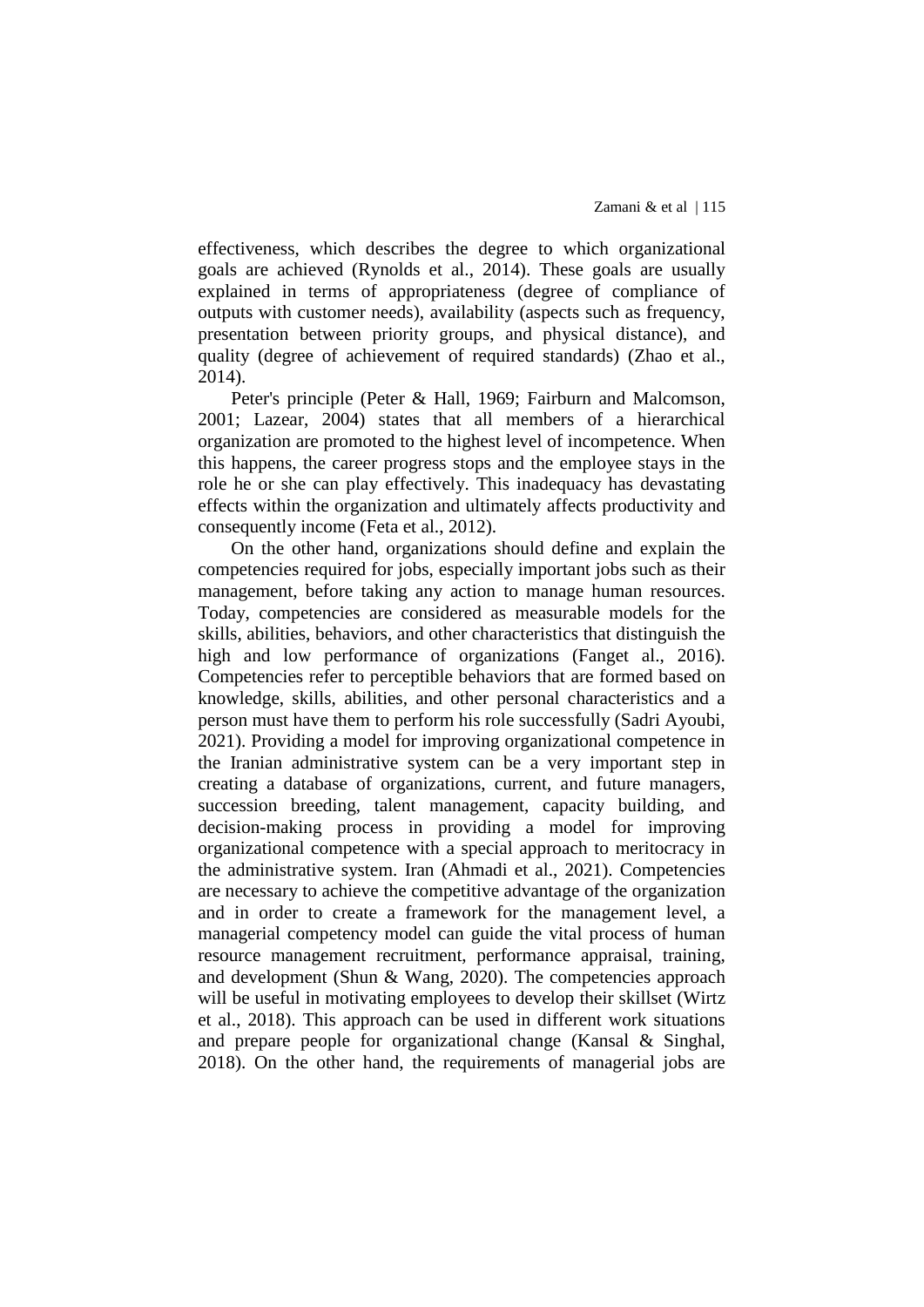complex in nature and its successful and effective performance in organizations requires a set of competencies, skills, and knowledge promotion (Tolouian, 2019).

On the other hand, today, a problem called "incompetent managers" has been bothering our country for many years. Managers who have always been in office. Originating from the spirit of the "Law of Energy Conservation", they never left the management scene and are only transferred from one organization to another (Pourezat and Abdi, 1399). They have not achieved significant achievement and performance in any of the organizations they have managed (Benson et al., 2019); But the consequences of taking responsibility for such people for our organizations and our country are enormous. The results of most researches show that the selection of managers based on specific (traditional) criteria leads to a decrease in the efficiency and effectiveness of the organization to a great extent (Ke et al., 2018; Benson et al., 2019). The use of specific criteria leads to the loss of talents and creativity (Fairburn et al., 2001). Fear of success is one of the main reasons for the mechanism of resistance to change and as an obstacle to personal growth and development causes people to have less need and motivation in trying to show their competencies (Asadi Fard, 2008), one of these needs, need It is success or motivation for progress that is one of the keys to economic growth because people who need high progress become active entrepreneurs who create growing enterprises and these institutions form the cornerstone of a developing economy (Andalibzadeh, 2017). Peter Drucker argues that the importance of promoting managerial knowledge if there is only one thing in the world of management today and that speaks for itself is that leaders are made and not born (Sadoughi et al., 2021).

Examining and evaluating the records of administrative systems in public and private organizations of the country confirms that they often do not have a practical model to increase the level of organizational inefficiency, Iran Telecommunication Company is no exception to this rule; Therefore, it is necessary to develop a model for improving organizational adequacy in the Iranian administrative system by performance levels. Considering that there is no specific model in the Iranian government system for the specific competency of managers of organizations and departments; This model can be a model for hiring, promoting, training, and evaluating the performance of managers and employees at the highest levels of organizations.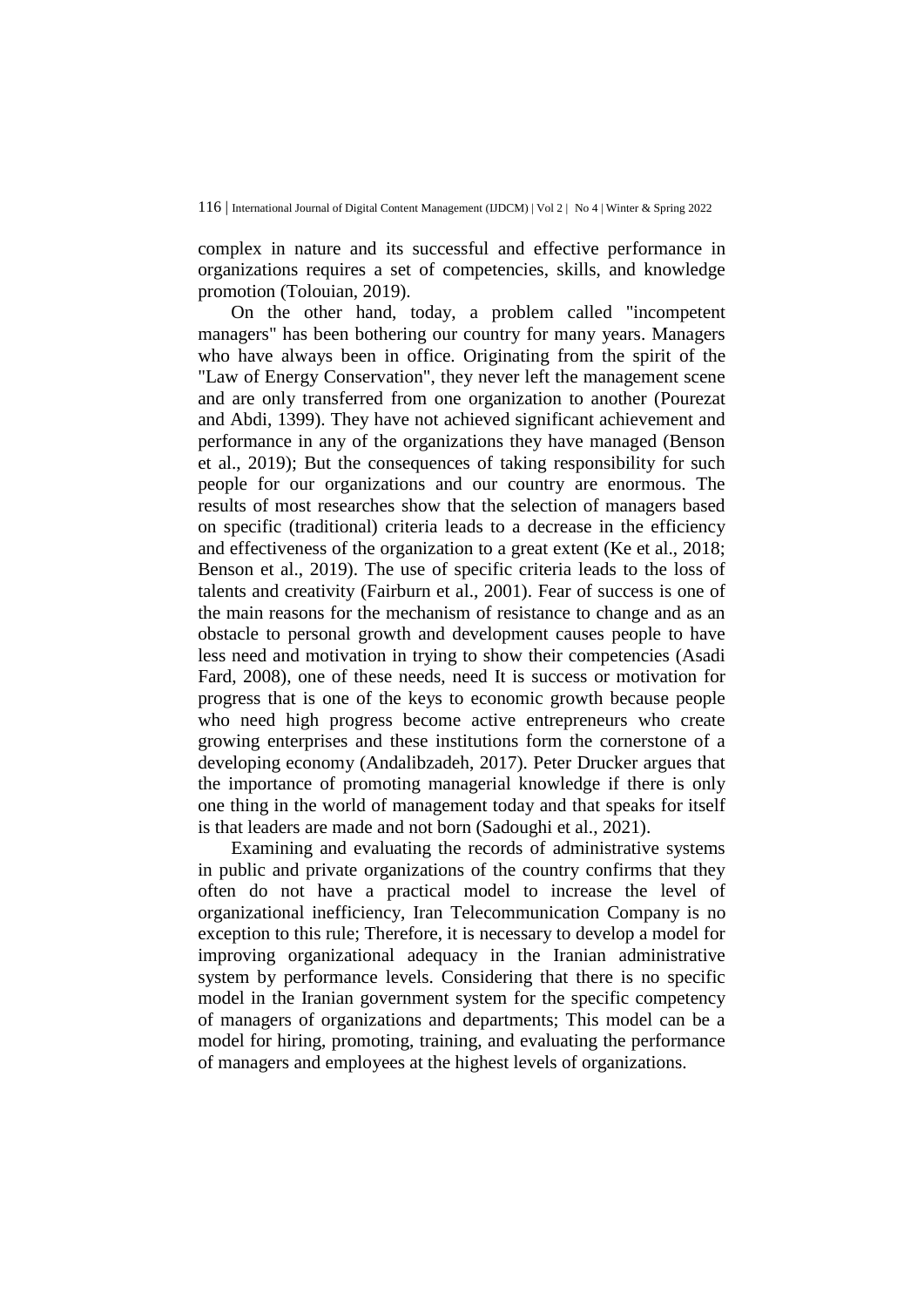## **Research methodology**

To answer the research question, the qualitative methodology has been used and in terms of the research philosophy is in the category of applied positivist paradigm and in terms of qualitative and quantitative research, it has an inductive and deductive approach and a survey strategy. This research is exploratory in terms of purpose and explores variables and their causal relationship. The required information was collected through interviews with experts and MAXQDA software was used qualitatively. The research population of the present study includes senior managers with knowledge management expertise who have been among the senior managers of the Telecommunication Organization in the last 40 years. It is important to pay attention to knowledge transfer in this industry, increase competitive capacity, increase productivity and employment and attract manpower. In this research, in order to implement the data strategy of the foundation, a systematic approach with three techniques of open, axial, and selective coding has been used (Lee, 2001).

Sampling was performed using the non-probabilistic judgment method. Interviews were conducted with research samples. Characteristics of industry experts include: High experience, managerial position, experience, and high knowledge. In order to sample, the snowball method was used and the interview was conducted in a semi-structured manner with open and general questions up to 10 people until we reached data saturation, but to achieve more certitude, up to 20 people were interviewed. Also, according to Clark's (2005) research, foundation data analysis is useful in presenting models where the current situation has a great impact on changes regarding the main pillars of the model. Finally, the factors were identified using the foundation data technique and MAXQDA software. For this purpose, to describe and collect data, the tools of observing organizational actions related to the subject of research and exploratory interviews of managers, national elites, and behavioral management have been used. The sample was interviewed by 10 managers, employees, and members of the board of directors of the Telecommunication Organization. To select them, the purposive sampling method was used and the interview was semi-structured, indepth, and with open-ended questions.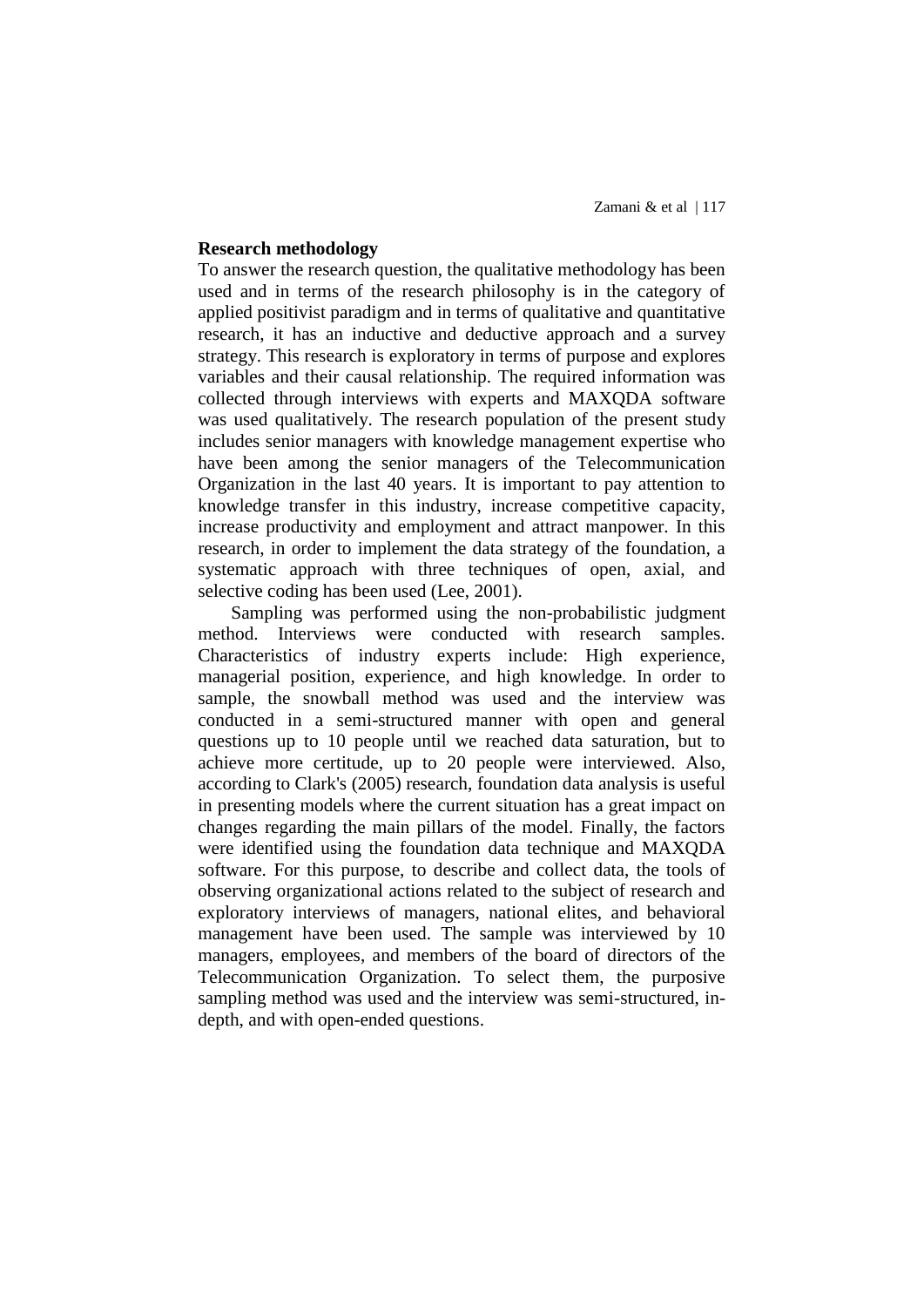### **Data Analysis**

In the first stage, qualitative data was collected through in-depth interviews with a group of experts. In the open coding process, many themes were obtained so that during the reciprocal process of data analysis, the collection of this initial qualitative data was reduced to fewer categories. Then, each of these categories obtained in the qualitative stage was examined. The following is a review of the interviews and then the indicators extracted from the texts and interviews.

This step offers more complex and comprehensive cases for comparing and distinguishing codes and concepts. At this stage, by identifying patterns within the findings, primary clusters were formed. Also in this stage of data analysis, while collecting new data, the researchers, by being involved in the continuous matching process, paid attention to the amount of new information received in the categories and thus to their saturation. A category represents units of study on events, happenings, and instances. Phenomenon-centered is typically a category among the data collected that is widely referred to during interviews or, theoretically, emerges in a central and fundamental conceptual form (Creswell, 2007). Strauss and Corbin (1998) include the types of categories that can be placed around the central phenomenon: causal conditions (factors that cause the central category to emerge), contextual and intervening conditions (internal and external factors affecting the implementation of model policies and strategies), Enumerated the strategies (strategies proposed in response to the central phenomenon) and finally the consequences (results of applying the strategies).

In order to answer the research question "What is the presentation of a model for improving organizational adequacy in the Iranian administrative system with a digital transformation approach?" Causal conditions i.e. categories that affect the central category, are put forward for improving organizational adequacy in the Iranian administrative system. Participants in the study stated that conditions are involved in promoting organizational adequacy in the Iranian administrative system, such as "law and regulations, organizational culture, organizational structure, the need for organizational adequacy, customer relationship management" which is described in Table 1.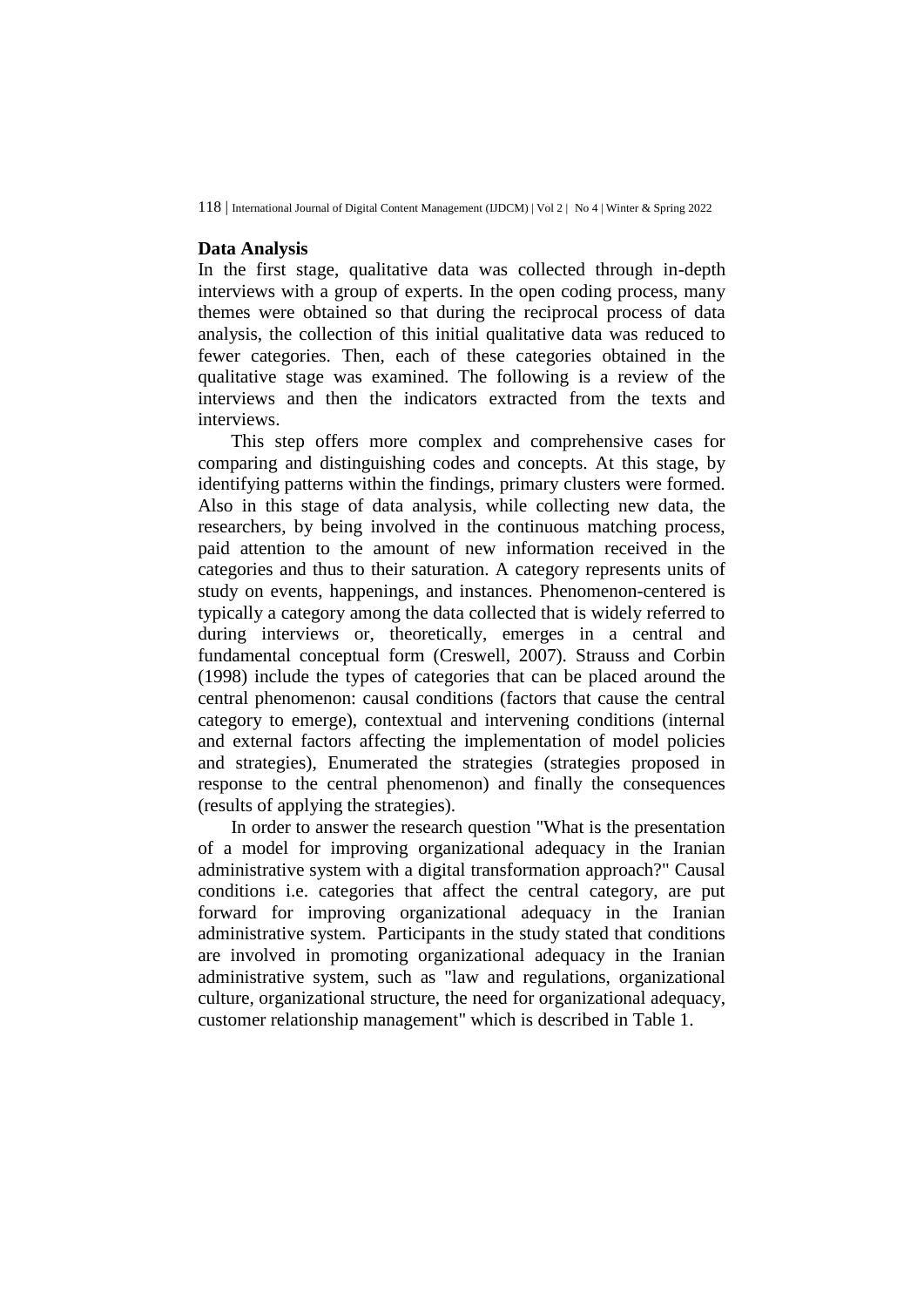Zamani & et al | 119

| <b>Axial coding</b>             | <b>Secondary coding</b>            | <b>Open coding</b>            |
|---------------------------------|------------------------------------|-------------------------------|
| Law and regulations             | Constitution                       | Labor rules                   |
|                                 |                                    | Organizational rules          |
|                                 | Develop practical rules            | Lack of rules                 |
|                                 |                                    | Need a new law                |
|                                 | Organizational citizen<br>behavior | Organizational ethics         |
| Organizational Culture          |                                    | Mutual relations in           |
|                                 | Social ethics                      | society                       |
|                                 |                                    | Lack of culture               |
|                                 | Criteria of the                    | Organization strategy         |
| Organizational Structure        | Telecommunication<br>Organization  | <b>Organization Structure</b> |
|                                 |                                    | Lack of selection based       |
|                                 | Organizational capability          | on meritocracy                |
|                                 |                                    | Enhancing knowledge           |
|                                 | organization management            | Effective management          |
|                                 |                                    | Staff principles              |
| Need for organizational         |                                    | Organizational                |
| adequacy                        | Ability to manage                  | competence                    |
|                                 |                                    | performance                   |
|                                 |                                    | management                    |
| customer relation<br>management | Reliable communication             | <b>Customer</b> Orientation   |
|                                 |                                    | Security                      |
|                                 |                                    | Applicability of              |
|                                 |                                    | technology                    |
|                                 | Communication                      | Personal communication        |
|                                 | development                        | Interpersonal                 |
|                                 |                                    | communication                 |
|                                 |                                    | Virtual services              |

**Table 1: Axial coding of qualitative data (causal conditions)**

Underlying conditions for improving organizational adequacy in the Iranian administrative system: The context is a set of special characteristics that indicates the desired phenomenon, ie the location of events and happenings belonging to the phenomenon. The context represents a set of specific conditions in which action and reaction strategies take place. The set of background elements in promoting organizational adequacy in the Iranian administrative system includes the "organizational development method" which is described in Table 2.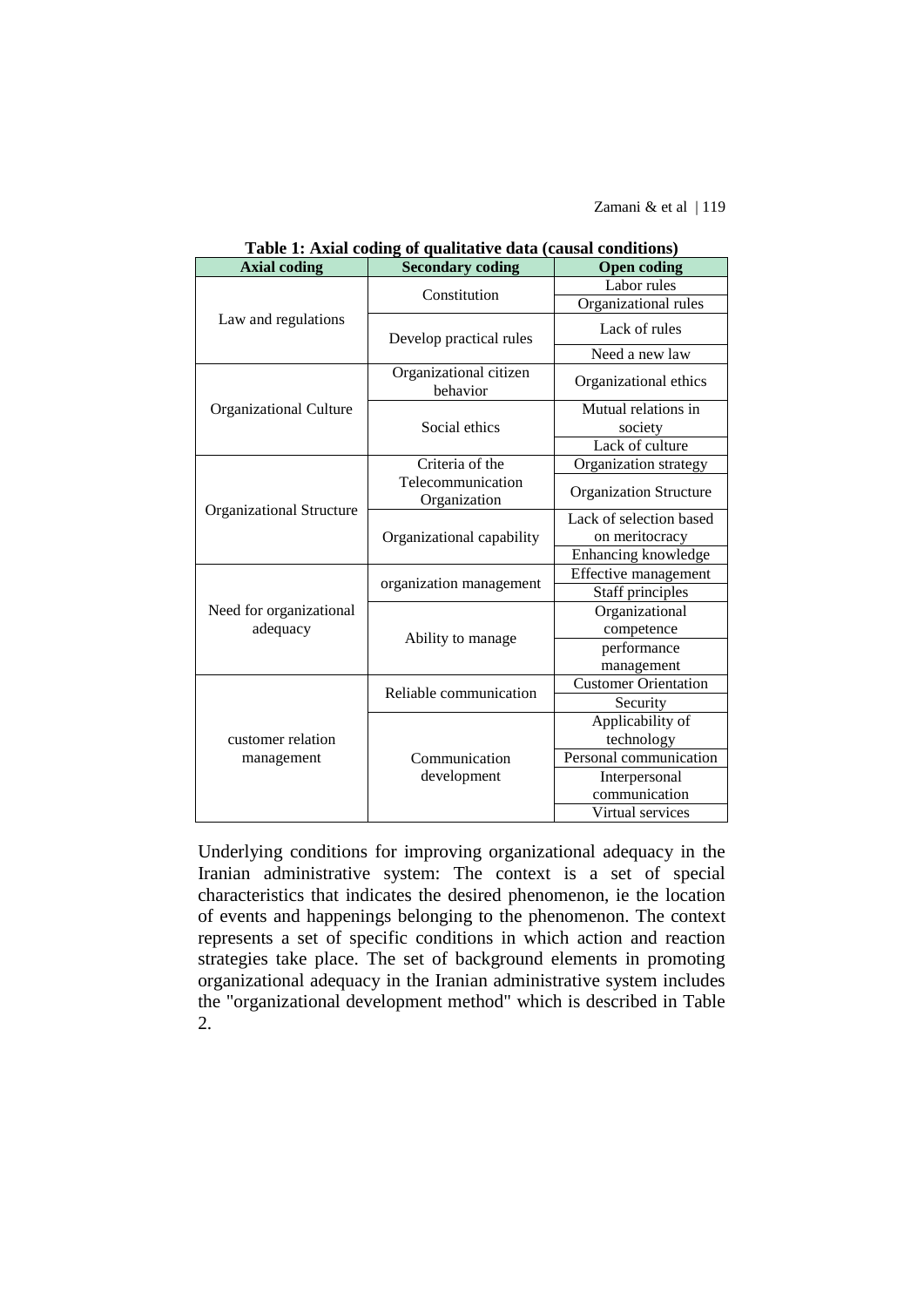| --- --<br>$\sim$ , $\sim$            |                          |                           |
|--------------------------------------|--------------------------|---------------------------|
| <b>Axial coding</b>                  | <b>Secondary coding</b>  | <b>Open coding</b>        |
| Organizational<br>development method | Optimal organization     | Efforts to develop the    |
|                                      |                          | organization              |
|                                      |                          | Provide organizational    |
|                                      |                          | adequacy model            |
|                                      | Optimal management       | Manage others yourself    |
|                                      |                          | business management       |
|                                      |                          | Inefficient staff         |
|                                      | Inefficient organization | management                |
|                                      | management               | Management of inefficient |
|                                      |                          | managers                  |

**Table 2: Axial coding of qualitative data (Underlying conditions)**

Interventional conditions for improving organizational quality in the Iranian administrative system: Structural conditions belong to a phenomenon and affect action and reaction strategies. They facilitate or limit strategies within a particular context. Participants suggest that "human resource effectiveness, organizational principles, and criteria, organizational adequacy thinking" are among the intervening conditions for improving organizational adequacy in the Iranian administrative system, which presented in Table 3.

| Table 3: Axial coding of qualitative data (intervening conditions) |  |  |  |  |
|--------------------------------------------------------------------|--|--|--|--|
|--------------------------------------------------------------------|--|--|--|--|

| <b>Axial coding</b>                          | <b>Secondary coding</b>                   | <b>Open coding</b>                    |
|----------------------------------------------|-------------------------------------------|---------------------------------------|
| Human resource<br>effectiveness              | Efficient human                           | human resources                       |
|                                              | resources                                 | Leadership                            |
|                                              | Ability of<br>organizational<br>resources | Requires the ability of manager and   |
|                                              |                                           | employee                              |
|                                              |                                           | Lack of consensus of human            |
|                                              |                                           | resources                             |
| Organizational<br>principles and<br>criteria | Organizational stress                     | The disordered nature of the          |
|                                              |                                           | organization                          |
|                                              |                                           | Need to adapt the organization to the |
|                                              |                                           | changes of the day                    |
|                                              | Changing                                  | Interference of stakeholder interests |
|                                              | administrative system                     | Conflict of interests of shareholders |
| Organizational<br>adequacy<br>thinking       | Organizational<br>adequacy                | Feeling of systemic adequacy          |
|                                              |                                           | Allocate budgets for organizational   |
|                                              |                                           | adequacy                              |
|                                              | Adequate<br>management                    | Feel the need for committed           |
|                                              |                                           | managers                              |
|                                              |                                           | Feeling the need for operational      |
|                                              |                                           | managers                              |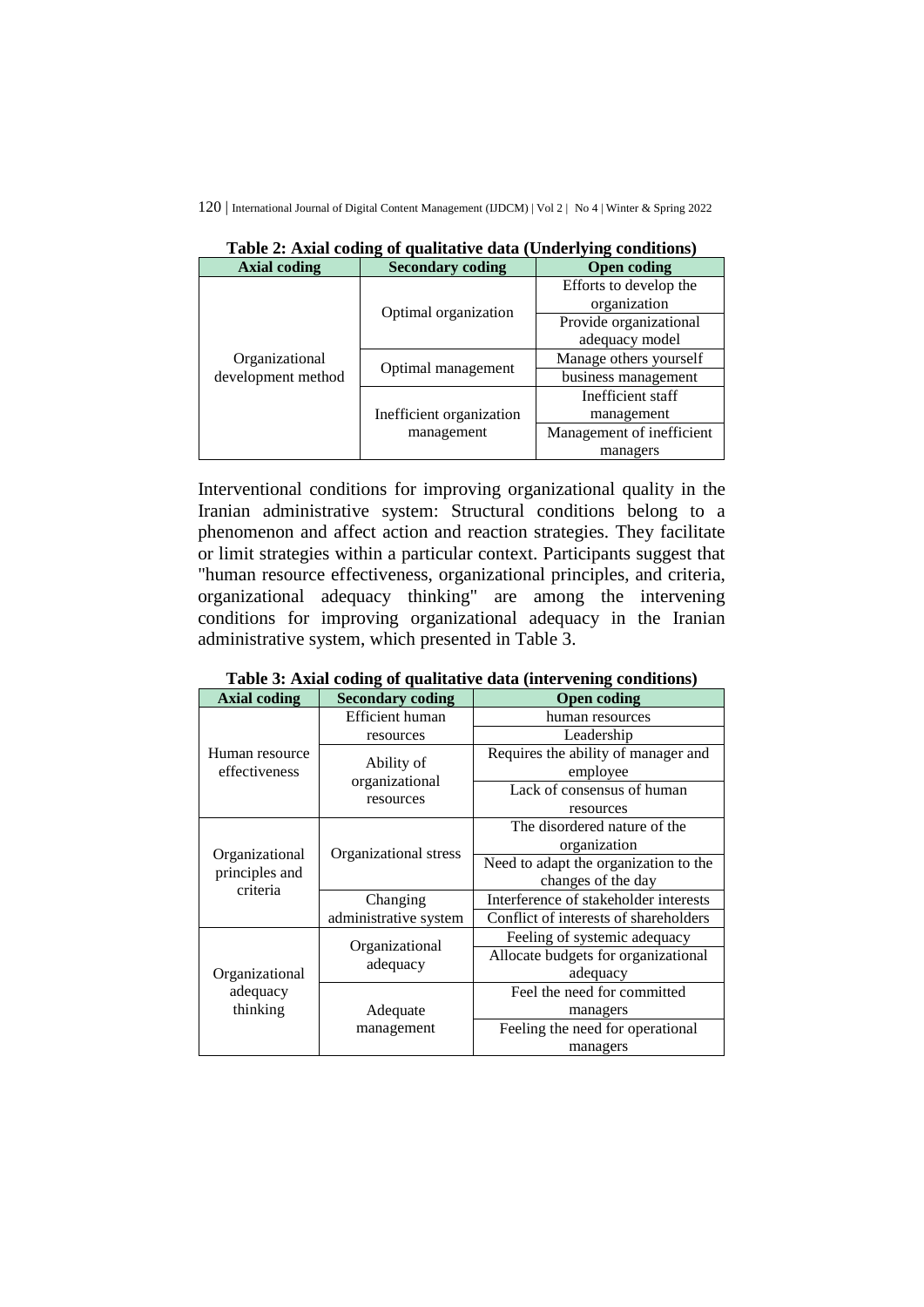Strategies for improving organizational adequacy in the Iranian administrative system: Strategies are based on actions and reactions to control, manage and feedback the phenomenon under study. Strategies are purposeful and they work for a reason. The strategies of this research include "growth and development of administrative culture, formulation of basic criteria of organizational adequacy, organizational excellence strategy" which is stated in Table 4.

| <b>Axial coding</b>                      | <b>Secondary coding</b>                                                                       | <b>Open coding</b>                 |
|------------------------------------------|-----------------------------------------------------------------------------------------------|------------------------------------|
|                                          |                                                                                               | Development of appropriate         |
| Growth and                               | Observance of                                                                                 | cultural values                    |
| development of                           | organizational culture                                                                        | Development of organizational      |
| administrative                           |                                                                                               | culture                            |
| system                                   | Development of                                                                                | Administrative ethics              |
|                                          | administrative ethics                                                                         | Work conscience                    |
|                                          | Develop coherent and<br>efficient administrative<br>principles and goals                      | Formulation of goals of the        |
|                                          |                                                                                               | Telecommunication Organization     |
|                                          |                                                                                               | Identify the goals of the          |
|                                          |                                                                                               | telecommunications organization    |
| Development of                           |                                                                                               | Determining the principles of      |
| basic criteria of                        |                                                                                               | communication with the employees   |
| organizational                           | Determining the<br>principles of<br>communication of the<br>Telecommunication<br>Organization | of the Telecommunication           |
| adequacy                                 |                                                                                               | Organization                       |
|                                          |                                                                                               | Determining the principles of      |
|                                          |                                                                                               | communication with the             |
|                                          |                                                                                               | stakeholders of the                |
|                                          |                                                                                               | Telecommunication Organization     |
|                                          | Promote organizational<br>adequacy                                                            | Adequacy enhancement (customer     |
|                                          |                                                                                               | communication skills)              |
| Organizational<br>Excellence<br>Strategy |                                                                                               | Adequacy promotion (competency     |
|                                          |                                                                                               | of managers)                       |
|                                          |                                                                                               | Adequacy improvement               |
|                                          |                                                                                               | (competency of the organization's  |
|                                          |                                                                                               | employees)                         |
|                                          | Promote knowledge                                                                             | mental ability                     |
|                                          | and creative thinking                                                                         | Creativity                         |
|                                          | Monitoring upgrades                                                                           | Supervision in accordance with the |
|                                          |                                                                                               | rules                              |
|                                          |                                                                                               | Supervise the work of employees    |

**Table 4: Axial coding of qualitative data (strategic conditions)**

Consequences of improving organizational adequacy in the Iranian administrative system: The results that arise from strategies.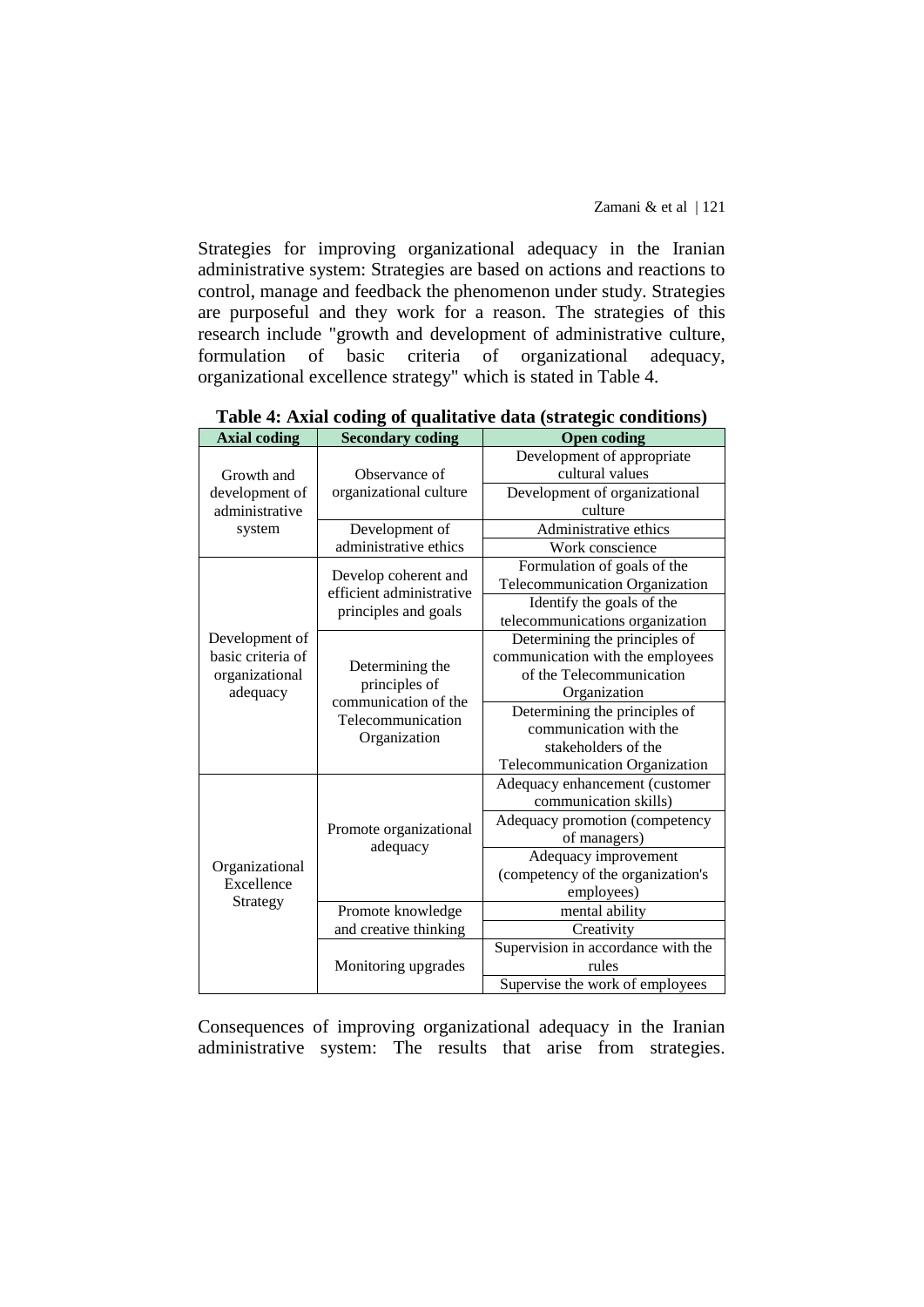Consequences are the results of actions and reactions. Consequences are not always predictable and are not necessarily what people intended. Consequences can be events, they can be negative, they can be real or tacit, and they can happen now or in the future. It is also possible that what is considered a consequence at one point in time may become part of the conditions and factors at another time. The implications of this study include "achievement of organizational goals, achievement of client goals" which is stated in Table 5:

| Those of Think country of qualitary $\alpha$ and $\alpha$ compequences, |                                     |                                |
|-------------------------------------------------------------------------|-------------------------------------|--------------------------------|
| <b>Axial coding</b>                                                     | <b>Secondary coding</b>             | <b>Open coding</b>             |
| Achieving<br>organizational<br>goals                                    | Transnational<br>development        | Organizational leading         |
|                                                                         |                                     | Expanding knowledge            |
|                                                                         |                                     | Organizational development     |
|                                                                         | Satisfaction of the<br>organization | Increase public trust          |
|                                                                         |                                     | Increase employee satisfaction |
|                                                                         |                                     | Managerial effectiveness       |
| Achieving the<br>client's goals                                         | Increase customer<br>satisfaction   | Remote service                 |
|                                                                         |                                     | Accelerate services            |
|                                                                         | Saving                              | Cost savings                   |
|                                                                         |                                     | Proper use of time             |

**Table 5: Axial coding of qualitative data (consequences)**

Among the identified factors, the selective coding paradigm was performed and based on that, the linear relationship between the secondary code and the central code of the research including causal conditions, contextual conditions, intervening conditions, strategies and consequences was determined. Figure (1) shows the coding paradigm, in other words, the model of the qualitative research process.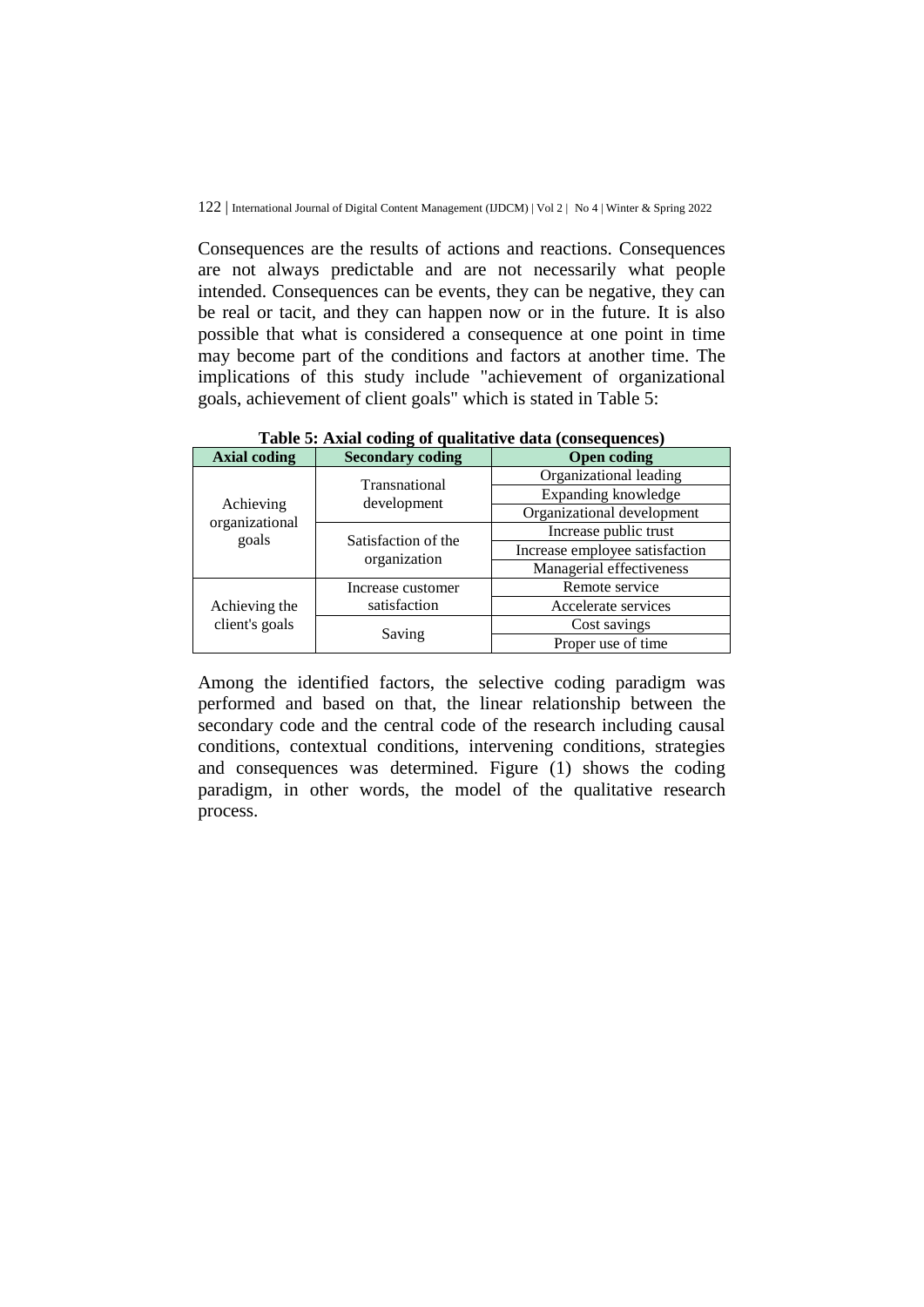Zamani  $&$  et al | 123



#### **Discussion and conclusion**

Human resources are the most valuable factor of production and the most important capital and the main source of competitive advantage and the creation of basic capabilities and real wealth in the areas of talent recognition, monitoring of any organization is considered, so performance capital is necessary. Today, organizations consider capital in human resources the key to their success, and increasing the capabilities of organizational staff as an important strategy. For this reason, the selection of qualified employees and the promotion of their technical skills and scientific information has become an undeniable principle in the development of organizations. Lack of attention to the necessary standards in selecting employees and disregard for the expertise, experience, and efficiency of managers in appointing them to organizational responsibilities has caused many organizations in developing societies to suffer from a lack of capable human resources. Information and communication technology have changed the concept of organizational adequacy by changing the tools, processes of realization, and effectiveness of governments in the field of organizational adequacy indicators such as access to information flow, streamlining, and transparency of employee participation in the informed decision-making process. The weakening of geographical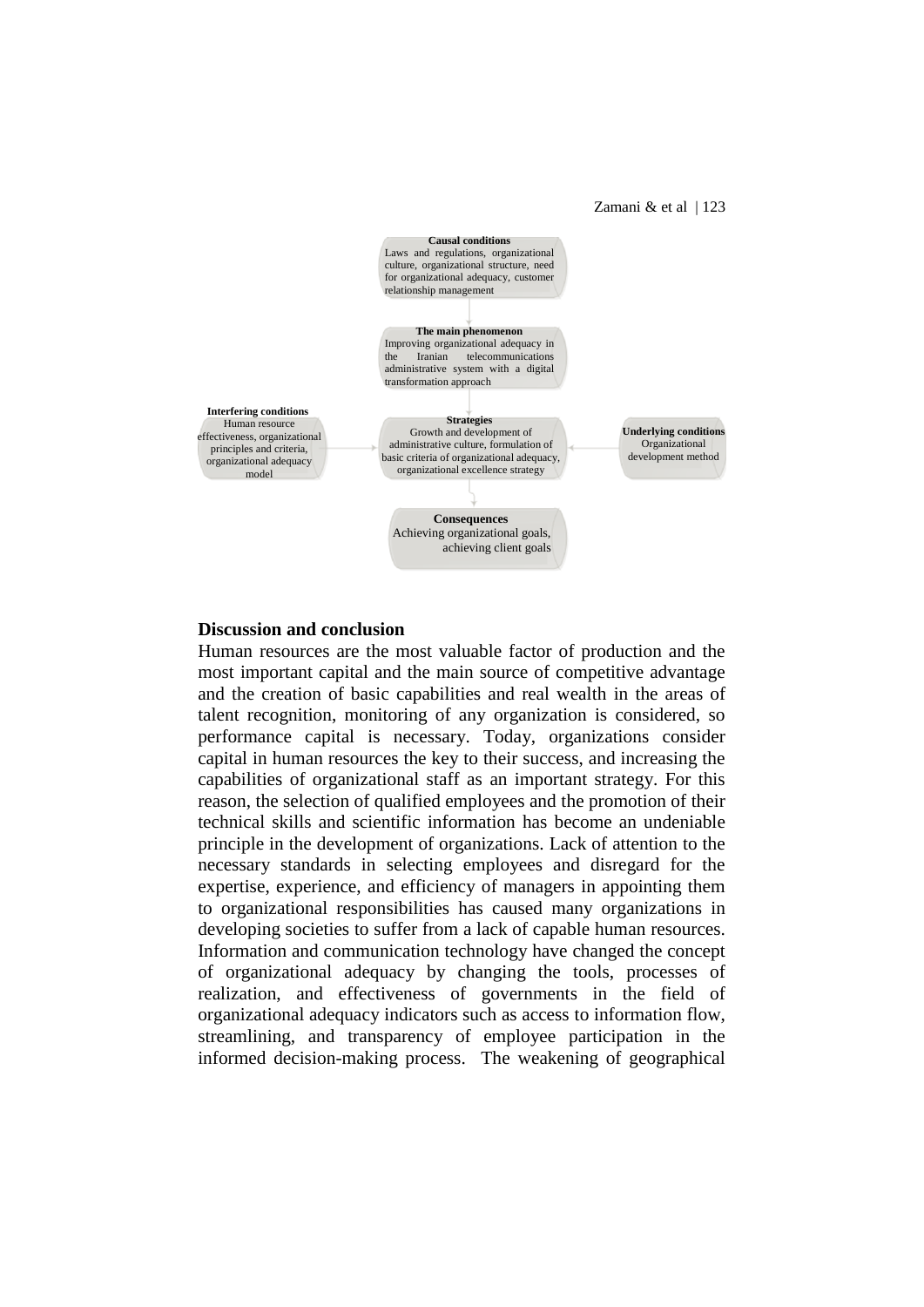boundaries, the removal of the monopoly of access to information by governments, and helping to facilitate the free flow of information (Zeleti, 2010) in communities as well as in the environment and outside the national and local community, show a profound change in the functioning of communities and governments. (Yaghoubi and Zahedi, 2017).

Using the data research of the identified factors including causal conditions (law and regulations, organizational culture, organizational structure, need for organizational adequacy, customer relationship management) pivotal phenomenon (promotion of organizational adequacy in the Iranian administrative system), underlying conditions (organizational development method) The intervening conditions (effectiveness of human resources, organizational principles, and criteria, organizational adequacy thinking) and strategies (growth and development of administrative culture, formulation of basic criteria of organizational adequacy, organizational excellence strategy) and consequences (achievement of organizational goals, achievement of client goals) are the results. Causal factors include the existence of laws and regulations and the development of applicable laws for the appointment and dismissal of managers as one of the important factors for the proper selection of individuals to govern the rules of relations. Shortcuts for appointments were made through transparency. On the other hand, organizational culture is one of the reasons for which it can be said that culture is one of the most important, influential, and complex social phenomena that also contributes to the development of social products (in the general sense). Thus, culture both creates and is created, and the behavior of the citizen, organizational, organizational ethics, and social ethics and reciprocal relations in society can be a reason for the suitability and importance of people`s culture. An organization that is one of the criteria of the Telecommunication Organization and the organization's strategy for selecting and considering the capabilities of individuals in the Telecommunication Organization to prevent non-selection based on meritocracy and therefore in selection the level of adequacy and knowledge of the individual should be considered. Effective managers and policymakers can be effective by considering principles for staff promotion and the ability to manage the necessary organizational competencies and performance management and customer relationship management and establish reliable relationships and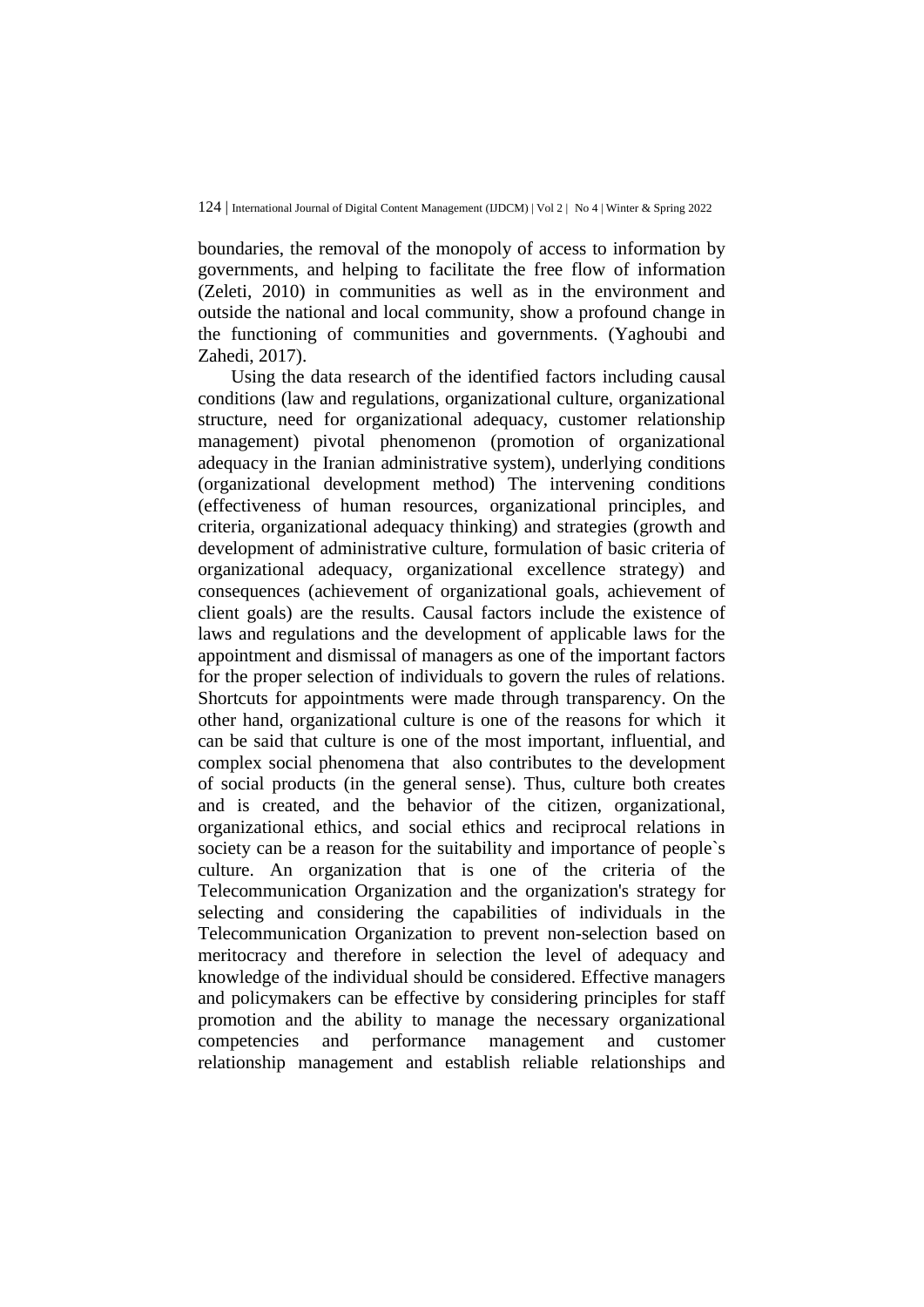establish the principle of customer orientation and security and development of communications through the application of virtual technology and services. These achievements are in line with the studies of Swanson et al. (2020), Frexant and Renart (2020), Sadri Ayoubi (2021), Mansouri (2010), Ahmadi et al. (2021), Amirtash and Hashemi Arsi (2020), Sadoughi et al. (2021).

Interventional factors include the effectiveness of human resources as an efficient force and leadership style commensurate with employees and empowerment of organizational resources and the need for managerial and employee capability for human resource consensus and observance of principles and criteria for selecting competent managers and how to adapt to changing changes and Stakeholder interests and stakeholder conflicts that require organizational adequacy thinking and budget allocation to create a system for adequate management and a sense of need for committed managers and a sense of need for operational managers taking into account demographic characteristics and ultimately cultural factors that align with Swanson et al. (2020), Frexant and Renart (2020), Sadri Ayoubi (2021), Amirtash and Hashemi Arsi (2020), Sadoughi et al. (2021).

Underlying factors indicate the phenomenon in question, ie the location of events and happenings belonging to the phenomenon and where action and reaction strategies are developed. Organizational development and recognition of the current situation, reaching the desired organization and management based on competence in the organization to prevent the leverage of inefficient managers, which are consistent with the results of Swanson et al. (2020), Frexant and Renart (2020), Sadri Vaubi (2021), Amirtash and Hashemi Arsi (2020), Sadoughi et al. (2021), Rostami, Wadi'i and Baqerpour (2020), Rahimi et al. (2019), Ahmadi Tayfkani (2019), Mohebbi and Mohammadian Shamim (2018), Abedian (2017).

Regarding organizational strategy, growth and development of administrative culture and observance of organizational culture as well as the development of administrative ethics, formulation of basic criteria of organizational adequacy, development of coherent and efficient administrative principles and goals, determination of communication principles of telecommunication organization, and determination of organizational excellence strategy to improve organizational adequacy and creative knowledge and thinking. As well as improving organizational oversight that results in line with the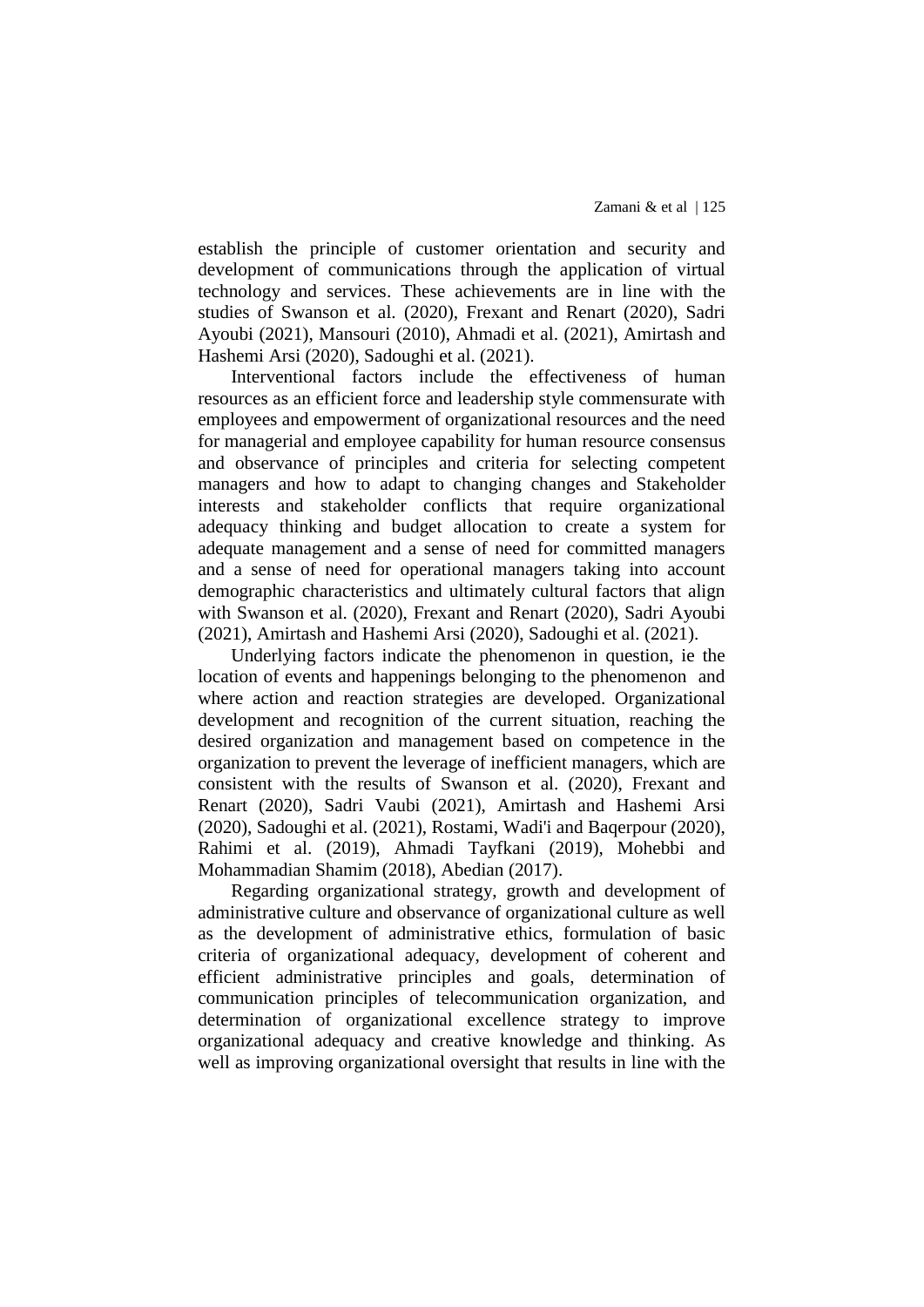results of Swanson et al. (2020), Frexant and Renart (2020), Sadri Vaubi (2021), Amirtash and Hashemi Arsi (2020), Sadoughi et al. (2021), Rostami, Wadi'i and Baqerpour (2020). With the development of information and communication in traditional societies that have sought to reduce the cost of information management and increase the efficiency of services to the people, governments will perform better based on the organizational adequacy of human resources using quality information. The use of information technology is essential for government growth and facilitating organizational adequacy. Governments must use information technology, in line with organizational needs in the digital arena, to take steps to realize their rights, based on theories related to digital maturity and optimization of organizations.

Based on the results, the following suggestions are presented:

- Assessment of the knowledge, skills, abilities, attitudes, and ethics required by the managers of the telecommunication company and considering them in selecting adequate managers for the organization.

- Appointment and employment of people in a managerial role in the telecommunications company based on adequacy which is the basis for individual development.

- Installation by the telecommunication company according to the organizational adequacy model.

- Education of senior managers and their familiarization with their role in staff growth to achieve the necessary adequacy.

- Creating jobs in a way that requires continual learning and development of people.

- Control and guidance of employees to have a positive impact on the organization.

- Focus on productivity and effective incentive methods.

- Identification of skills appropriate to the profession and interviewing people and hiring or promoting them accordingly.

-Giving equal opportunities and sufficient support to employees to achieve the necessary qualifications for promotion.

- Realistic monitoring of employee behavior in critical situations.

According to the research findings and the model derived from it, the proposed solutions will achieve the desired outcomes, including the promotion of organizational adequacy and the development of information technology and digital maturity.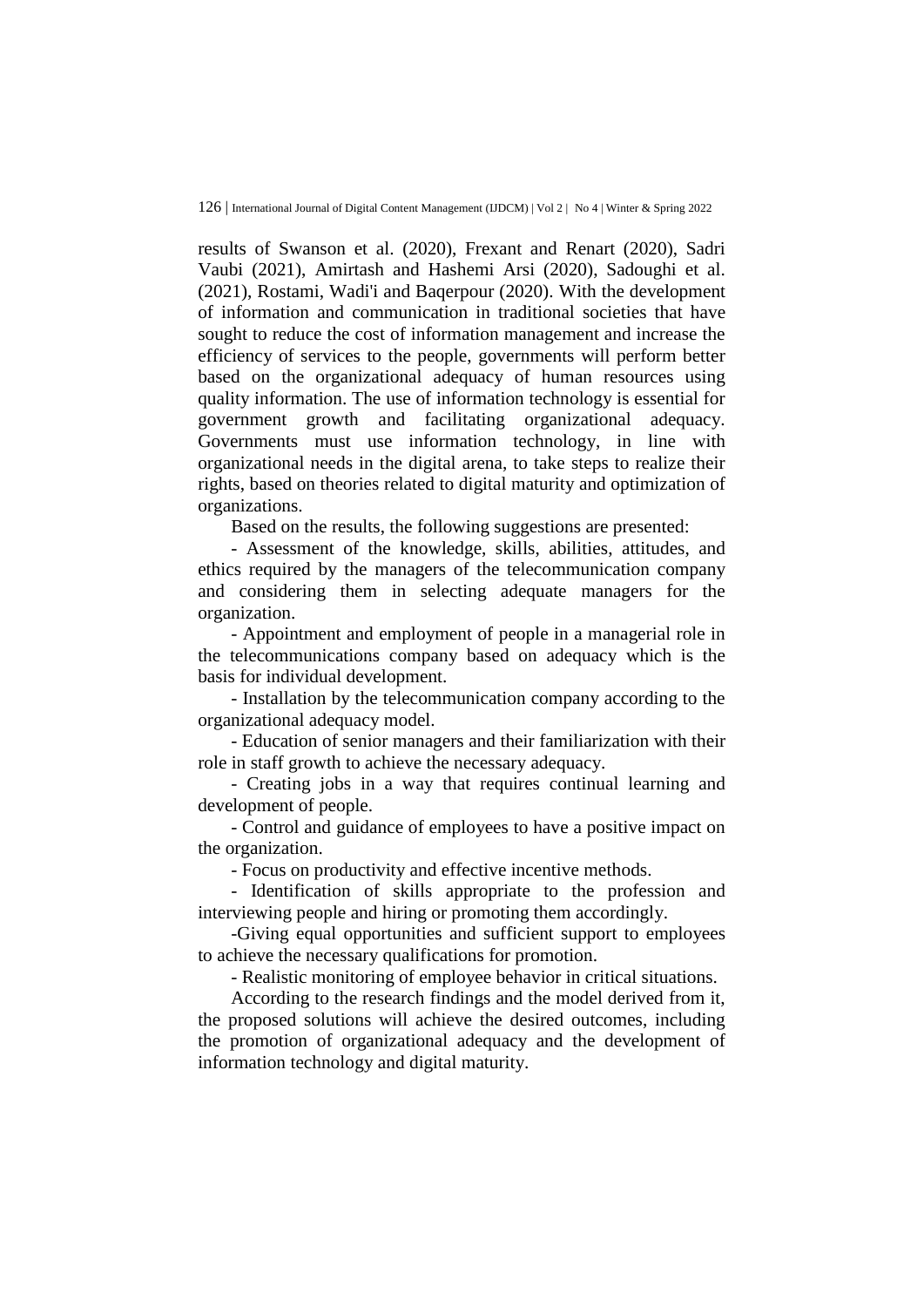#### **Reference**

- Abolfathi, Jamshid Rasooli, Reza, Zamhani, Majid, Stiri, Mehrdad. (2020). Identifying the dimensions of human resource management model with the approach of high performance work systems (Case study: knowledge-based companies). Journal of Management Research in Iran, 23 (1): 74-49. [in Persian].
- Acosta, P. (2010). Promotion dynamics the Peter Principle: Incumbents vs. external hires, Labour Economics, 17: 975-986. <https://doi.org/10.1016/j.labeco.2010.02.005>
- Ahmadi, Firoozeh. Mashhadi, Ali Atrian, Faramarz. (2020). Change in the concept of governance; Transition from Traditional Governance to Modern Electronic Governance. Interdisciplinary Legal Research, 6: 31-47. [in Persian].
- Ahmadi Tayfkani, Maryam. (2019). Investigating the effect of managers' competence on organizational performance, [in Persian].
- Altukhova, N. Vasileva, E.Mirzoyan, M. (2018). Competence-based approach to managing staff in public administration on the basis of ontologies. Business Informatics, 42: 17-27. <https://doi.org/10.17323/1998-0663.2018.1.17.27>
- Amir Tash, Abdul Reza Hashemi Arsi, Pirooz. (2020). Relationship between Manager Competence on Total Quality Management and Empowerment of Physical Education Staff in Ardabil Province, *Quarterly Journal of Physical Education Research and Sports Science,* 4: 12-1. [in Persian].
- Andalibzadeh, Arman. (2017). Designing a suitable model for substitution breeding and its implementation (case study of Mobarakeh Steel Organization). Master Thesis in Industrial Engineering, Islamic Azad University, Najafabad Branch. [in Persian].
- Asadi Fard, Roya. (2009). Competency Model of Iranian Government Managers (Based on Imam Sahifa) The Strategy Approach of Data Foundation Theory, M.Sc. Thesis, Tarbiat Modares University, Tehran. [in Persian].
- Barbaranelli, C. Paciello, M. Biagioli, V. Fida, R. Tramontano, C. (2019). Positivity and behaviour: the mediating role of self-efficacy in organisational and educational settings. Journal of Happiness Studies, 20(3): 707-727[.](https://doi.org/10.1007/s10902-018-9972-4) <https://doi.org/10.1007/s10902-018-9972-4>
- Barzegar K, Saffarian Hamedani S, Yousefi Saeedabadi R. (2020). Designing and Compiling a Competency Model for Managerial Skills of Cultural Women in Education. Iranian journal of educational Sociology. 3(2): 145-15 4. <https://doi.org/10.52547/ijes.3.2.145>
- Bell, D. (2000). On meritocrasy and equality.The public interest, 29: 29-38.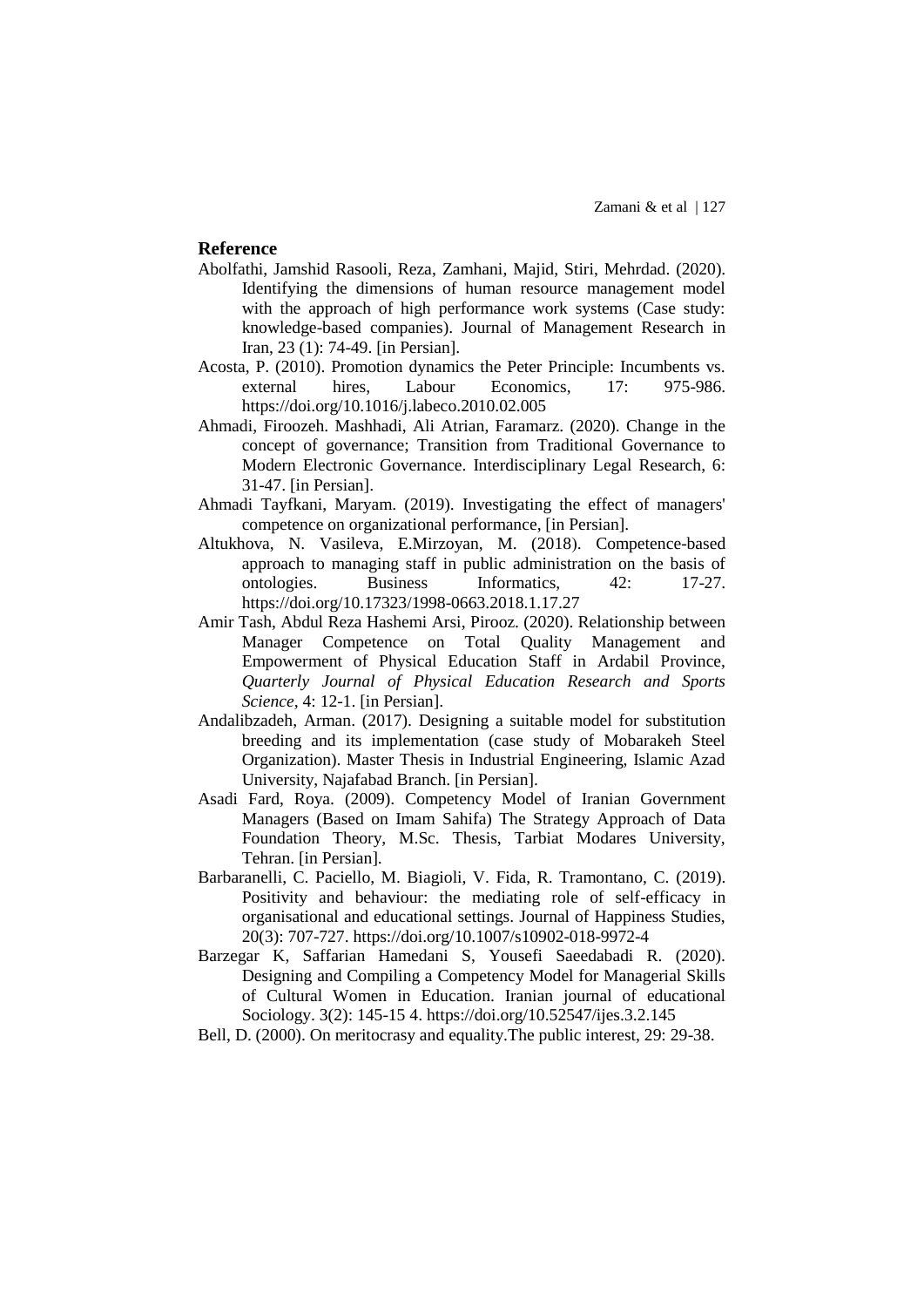- Crossan, Mary. Côté, Sonia. Virgin, Stephen. (2020). Elevating leader character alongside competence in selection: A case study of Canada Revenue Agency. ScienceDirect. Pages 14. <https://doi.org/10.1016/j.orgdyn.2020.100752>
- Dari, Behrooz. Hosseini, Seyed Mahmoud QaraChe, Manijeh. Bahrami Nasab, Maryam. (2016). Designing and explaining the model of strategic competencies of senior managers. Quarterly Journal of Strategic Management Studies, 19-41. [in Persian].
- Dariush, M. Zamani, A. Vosoughi, R. Namdar, H. (2020). Provide a model for identifying human capital indicators in a military university with a hybrid approach. Scientific Journal of Human Resources Research, 12(1): 39 -71. [in Persian].
- Fang, D. Kesten, Karen. (2016). Retirements and Succession of Nursing Faculty in 6112-6162, Nursing Outlook, 1-64
- Ferreira, B. Curado, C. Oliveira, M. (2021).The Contribution of Knowledge Management to Human Resource Development: a Systematic and Integrative Literature Review. Journal of the Knowledge Economy, 1- 29. <https://doi.org/10.1007/s13132-021-00815-9>
- Freixanet, J. Renart, G. (2020). A capabilities perspective on the joint effects of internationalization time, speed, geographic scope and managers' competencies on SME survival. Journal of World Business, 55(6), 101110. <https://doi.org/10.1016/j.jwb.2020.101110>
- Glaser, B. Strauss, A. (1965). Awareness of Dying. Id. The Discovery of Grounded Theory: The Strategies for Qualitative Research
- Hermanto, S. (2021). Effect of Competence, Career Development and Compensation on Organizational Commitments (Case Study on Samsat on Lombok Island). International Journal of Multicultural and Multireligious Understanding. 2, 6-19.
- Hirudayaraj, M. Matić, J. (2021). Leveraging Human Resource Development Practice to Enhance Organizational Creativity: A Multilevel Conceptual Model. Human Resource Development Review, 20(2), 172-206. <https://doi.org/10.1177/1534484321992476>
- Hofman, M. and Tadelis, S. (2019). People management skills, employee attrition, and manager rewards: An empirical analysis. Working paper. <https://doi.org/10.3386/w24360>
- Ismail Nia Shirvani, Kambiz. Niazazri, Kiomars. Taqvaee Yazdi, Maryam. (2019). A comparative study of the performance of Guilan University administrators. *Quarterly Journal of Educational Leadership and Management*.12: 9-23. [in Persian].
- Kansal, J. Singhal, S. (2018). Development of a competency model for enhancing the organizational effectiveness in a knowledge-based organisation. *International Journal of Indian Culture and Business*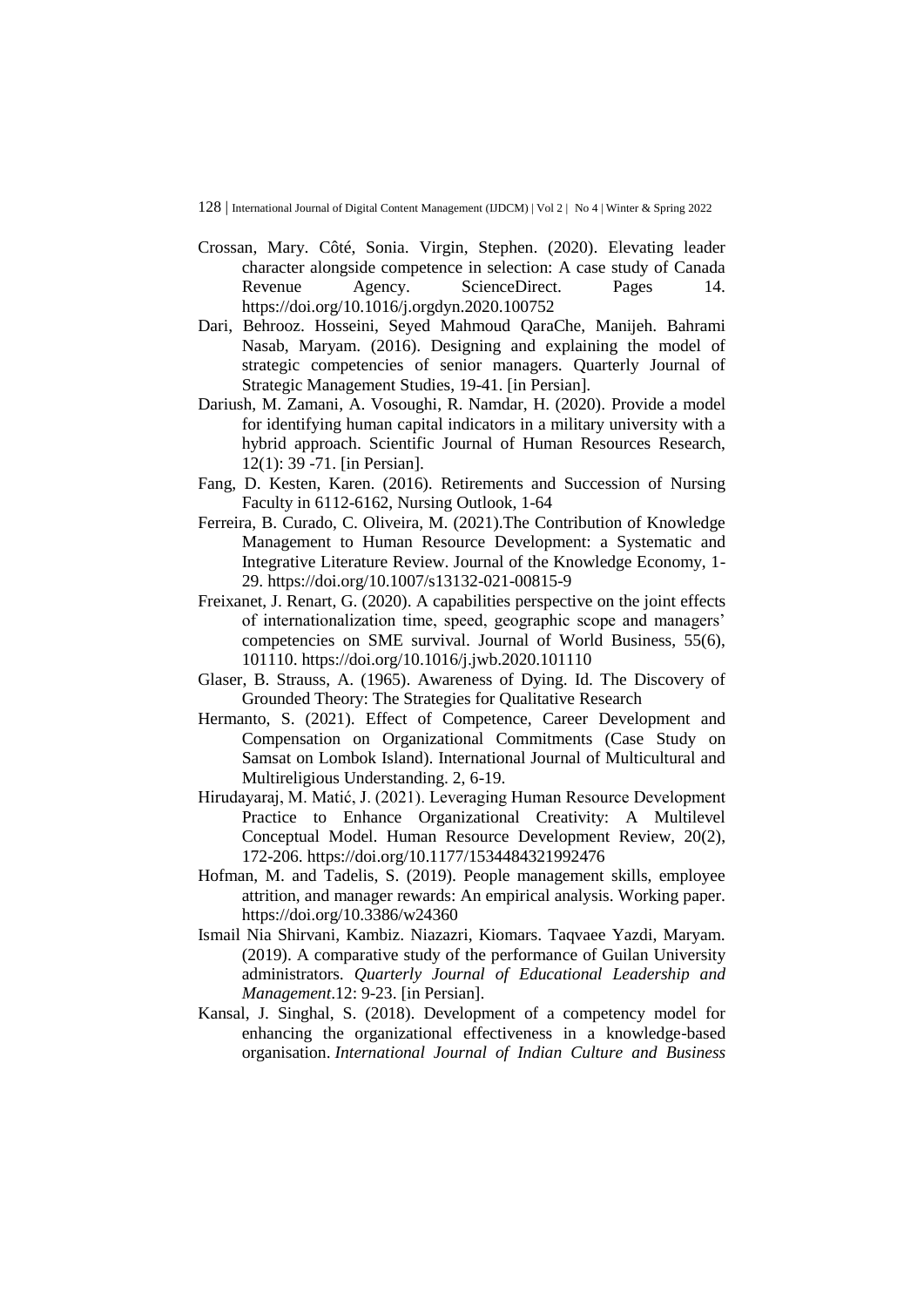Zamani & et al | 129

*Management*, 16(3), 287-301. <https://doi.org/10.1504/IJICBM.2018.090909>

- Khosh Namak, Behrooz. Iranzadeh, Soleiman, Khadivi, Asadollah, Taghizadeh, Houshang. (1399). Designing a competency model for selecting managers in service organizations and determining the competency of managers appropriate to the organizational position. *Decision Making and Operations Research*, 5 (1), 83-98.
- Kikha, Ahmad (2021). Provide a model of managers' competencies in the University of Medical Sciences based on my analysis. *Medicine and Cultivation*, 29: 24-36.
- Kulichyova, A. Moffett, S. Woods, J. McCracken, M. (2021). Conceptualizations of Development Approaches to Promote Individual Creative Talent. In Talent Management Innovations in the International Hospitality Industry (Talent Management), *Emerald Publishing Limited*, Bingley, pp. 31-52. [https://doi.org/10.1108/978-1-](https://doi.org/10.1108/978-1-80071-306-220211003) [80071-306-220211003](https://doi.org/10.1108/978-1-80071-306-220211003)
- Le, P. Ba, H. (2018). The mediating role of trust in stimulating the relationship between transformational leadership and knowledge sharing processes. *Journal of Knowledge Management*. <https://doi.org/10.1108/JKM-10-2016-0463>
- Lee, J. (2001). A Grounded Theory: Integration and Internalization in ERP Adoption and Use, Unpublished Doctoral Dissertation, University of Nebreska, In Proquest UMI Database.
- Malodia, S. Dhir, A. Mishra, M. Bhatti, Z. (2021). Future of e-Government: An integrated conceptual framework, Technological Forecasting & Social Change, 173: 12-29 <https://doi.org/10.1016/j.techfore.2021.121102>

- Mayaki, A. Madya, D. Jalil, E. (2019). The Role of Managerial Competency on Information and Communication Technology, Access to Finance, Innovation and Agricultural Performance in Nigeria a Pilot Study.
- Mitsakis, F. V. (2020). Human resource development (HRD) resilience: a new 'success element' of organizational resilience? Human Resource Development International, 23(3), 321-328. <https://doi.org/10.1080/13678868.2019.1669385>
- Mohammad Ismaili, Neda. (2012). Presenting a competency model for selecting ministers, Master Thesis, University of Tehran, Faculty of Management. [in Persian].
- Mohebbi, Ali; Mohammadian Shamim, Majid. (2018). Designing the competency model of managers and training experts of the East Tehran Police Command, Quarterly Journal of Resource Management in the Police Force, 20: 164-146. [in Persian].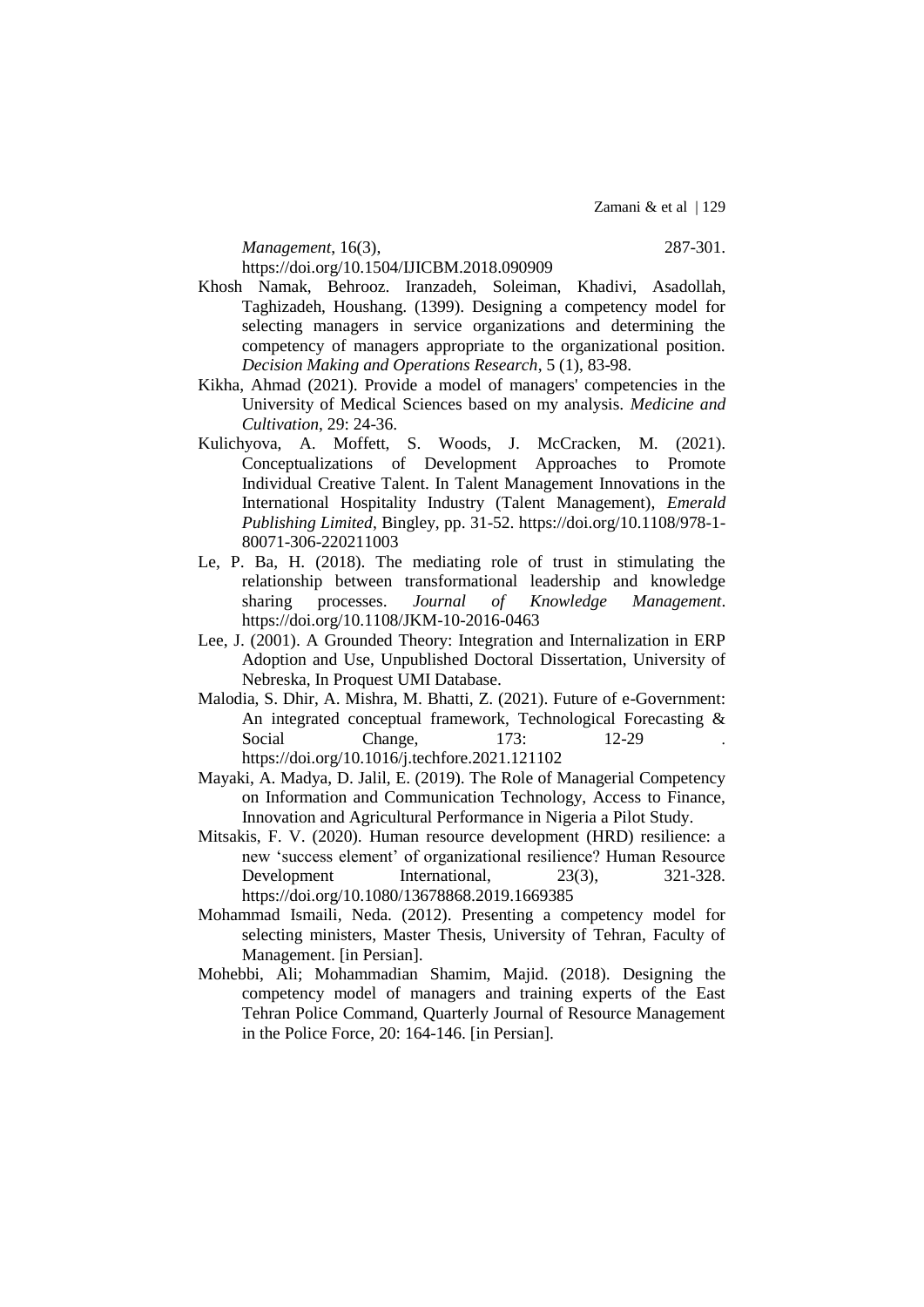- Niazi, A. Faraz, H. Arshad, B. Asghar, W. (2020). Impact of Managerial Competency and Learning Orientation on Job Performance. Journal of Accounting and Finance in Emerging Economies, 6: 869-885. <https://doi.org/10.26710/jafee.v6i3.1423>
- Peter, j. Morrow, W. (1969). The Peter Principle. Buccaneer Books Cutchogue, N.Y. 11935. www.BuccaneerBooks.com
- Pluchino, A. Rapisarda, Andresa, (2010), The Peter principle revisited: A computational study, Physica A, 389, 467-472. <https://doi.org/10.1016/j.physa.2009.09.045>
- Pourezat, Ali Asghar Abdi, Behnam (2021). Guidelines for the transition to a knowledge-based economy in Iran: Application of useful science in the direction of the Islamic-Iranian model of progress. *Journal of Parliament and Strategy*, 27 (101): 194-173. [in Persian].
- Rahmani M, Hashemi S A, Bagheri M. (2019). Explaining the competency model of managers based on entrepreneurial behavior and organizational trust of managers. Quarterly Journal of Educational Leadership and Management, Islamic Azad University, Garmsar Branch, 13(2): 128 -111. <https://doi.org/10.29252/ijes.2.1.104>
- Rantz, A. (2016). Competencies: Report of the competencies workgroup, workforce and succession planning workgroup. New York State Governors Office of Employee Relations and the Department of Civil Service.
- Rostami, Amin, Vadiei, Mohammad Hossein, Baqerpour, Mohammad Ali (1398). Developing a Competency Model for Internal Audit Managers, *Financial Accounting Quarterly*, 41: 102-70.
- Sadoughi, Hassan, Abolghasemi, Mahmoud, Fazl Elahi Ghomshi, Saifullah. (2021). Presenting a personal development model for managers of Iran Telecommunication Company (a qualitative research). *Behavioral Studies in Management*, 12 (26): 1-20.
- Sadri Ayoubi, Houria. (2021). Identifying, Prioritizing the Dimensions and Components of Assessing the Competence of Managers (Case Study: Tehran Region 5 Municipality), Quarterly Journal of New Research in Accounting Management, New Volume, 36: 82-59.
- Samsor, A.M. (2021), "Challenges and Prospects of e-Government implementation in Afghanistan", International Trade, *Politics and Development*, Vol. 5 No. 1, pp. 51-70. [https://doi.org/10.1108/ITPD-](https://doi.org/10.1108/ITPD-01-2020-0001)[01-2020-0001](https://doi.org/10.1108/ITPD-01-2020-0001)
- Shatrevich, V. (2014). Industrial structures as competitive factor in organization development. Social and Behavioral Sciences, 110, 871- 878. <https://doi.org/10.1016/j.sbspro.2013.12.932>
- Shun, H. Wang, K. (2020). The Application of a Managerial Competency Model in Employee Promotion Combination of AHP and VIKOR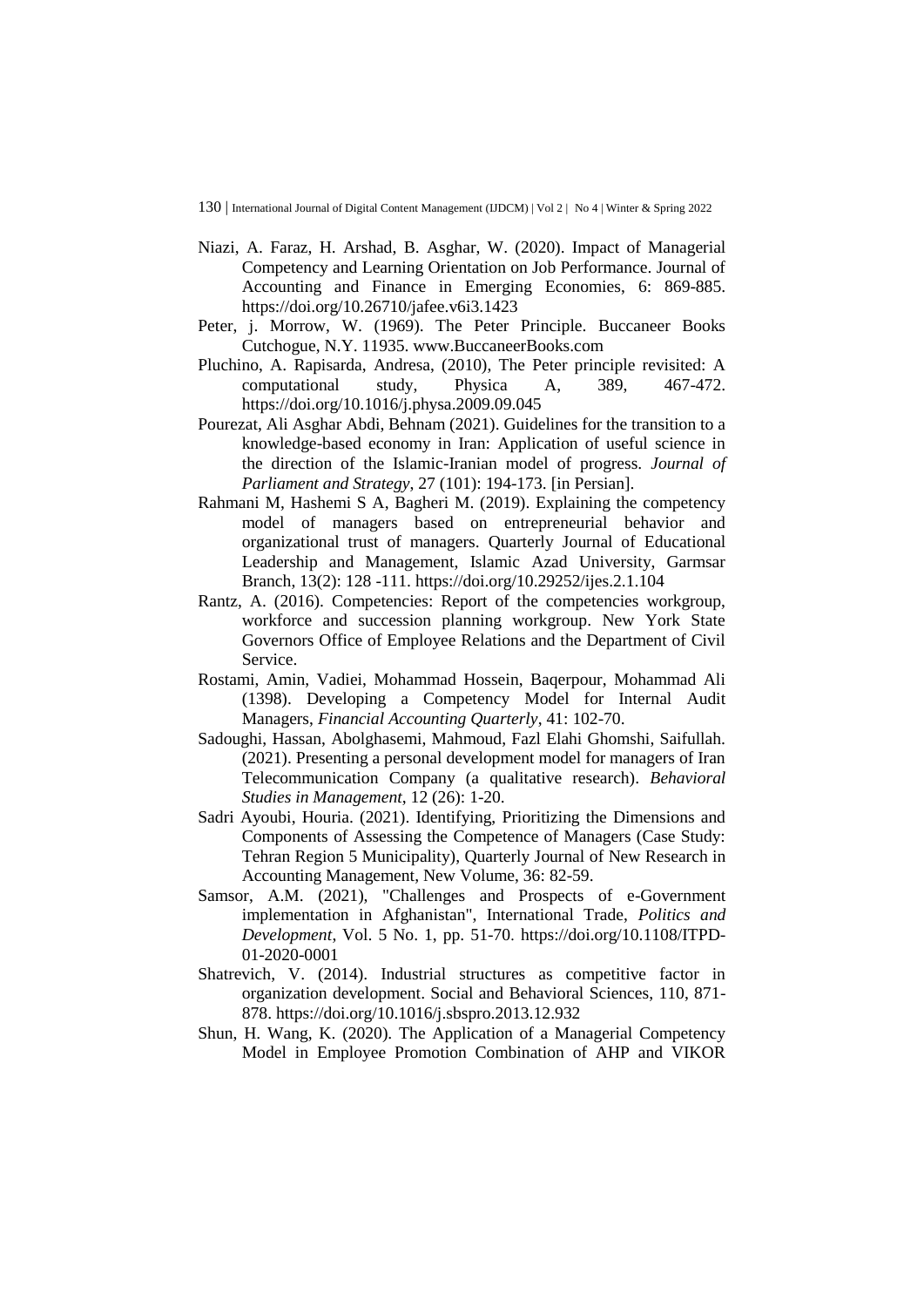Methodology. International Journal of Business and Management; 7: 1-26. <https://doi.org/10.5539/ijbm.v15n7p77>

- Strauss, A. Corbin, J. (1990). Basics of Qualitative Research: Grounded Theory Procedures and Techniques, Sage.
- Soleimani, Gholamreza Eftekhari, Vahid. Daneshyar, Fatemeh (2021). Investigating the relationship between management overconfidence and investment efficiency with emphasis on the mediating role of domestic financing. Accounting Knowledge Quarterly, 171-186
- Swanson, E. Kim, S. Lee, S. Yang, J. Lee, YK. (2020). The effect of leader competencies on knowledge sharing and job performance: Social capital theory. Journal of Hospitality and Tourism Management, 42, 88–96. <https://doi.org/10.1016/j.jhtm.2019.11.004>
- Taheri, Sadegh. Delawar, Ali. Farrokhi, Noor Ali Abbas Poor, Abbas. Borjali, Ahmad. (2017). Explaining the role of individual and organizational components of employees in order to develop a model for promotion and appointment to middle management with emphasis on competency (Case study: National Iranian Oil Company). Educational Measurement Quarterly, 27: 24-4.
- Tolouian Gh. (2019). Developing a Process Model of Competencies of Public Sector Managers in the Public Sector with Emphasis on General Policies of the Administrative System, Quarterly Journal of New Research Approaches in Management and Accounting, 3(91): 58 -43.
- Twizeyimana, J.D., Andersson, A., (2019). The public value of Egovernment–a literature review. Gov. Inform. Quart. 36 (2), 167–178. <https://doi.org/10.1016/j.giq.2019.01.001>
- Uddin Ahmed, K. (2019). Effective management development tactics in the workplace. Training and Development Course, School of Business & Economics, North South University
- Wirtz, B.W., Daiser, P., (2018). A meta-analysis of empirical e-Government research and its future research implications. Int. Rev. Adm. Sci. 84 (1), 144–163. <https://doi.org/10.1177/0020852315599047>
- Vaezi, Reza, Seyed Naghavi, MirAli, Hosseinpour, Davood Taji, Fatima. (2021). Model of competencies of human resource managers of government organizations in the context of globalization. *Management Studies (Improvement and Transformation)*, 29: 9-44
- Xu, Z. Yang, P. Zheng, C. Zhang, Y. Zeng, Z. (2018). Analysis on the organization and development of multi-microgrids. Renewable and Sustainable Energy Reviews,  $81(2)$ : 2204-2216. <https://doi.org/10.1016/j.rser.2017.06.032>